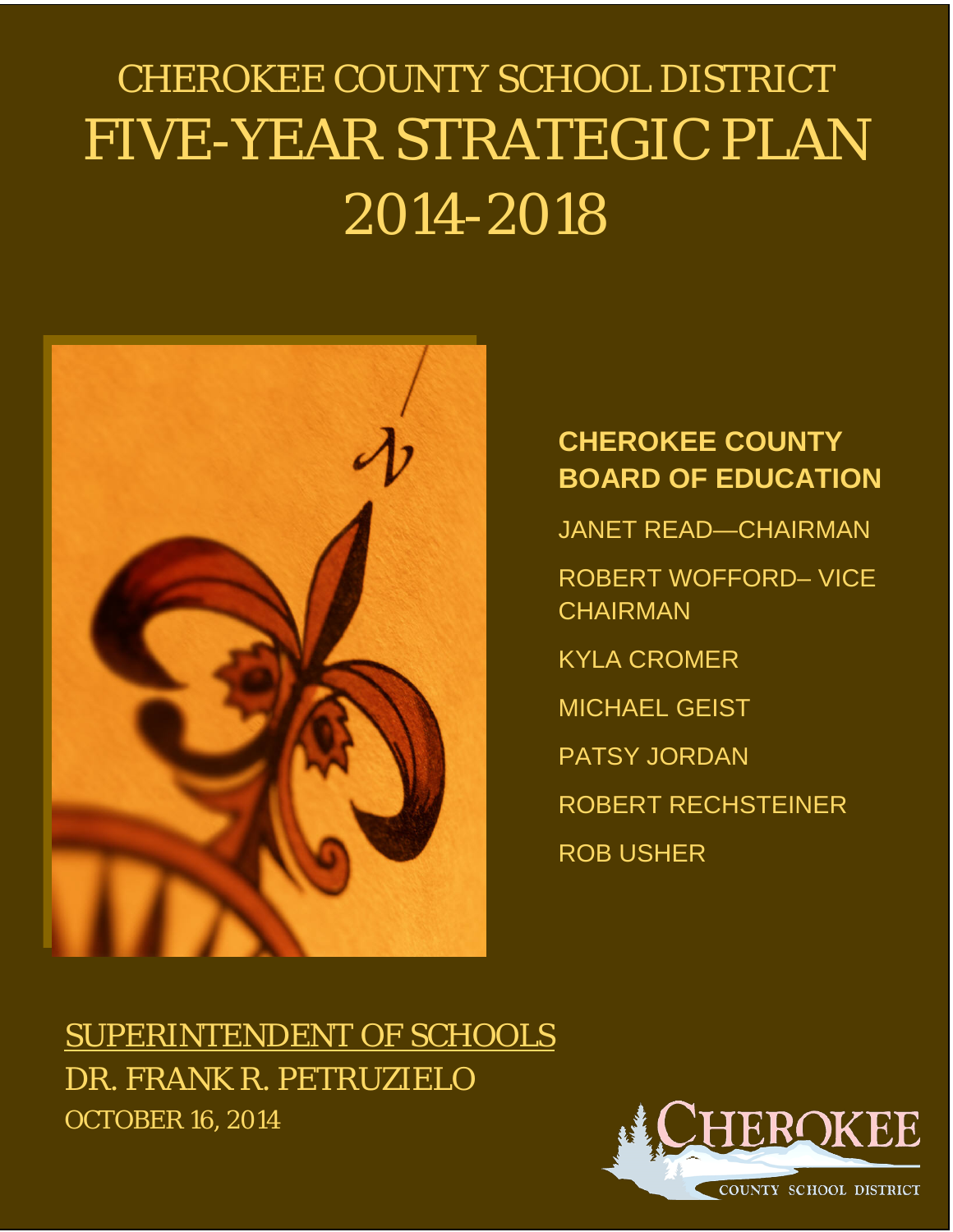### **Mission Statement of the Cherokee County School District**

*We, the School Board of Cherokee County, Georgia, commit ourselves to a philosophy of respect and high expectations for all students, parents, teachers and other staff. Our mission is to enable all students to become contributing citizens who can communicate effectively, gather and use information, make responsible decisions, utilize technology effectively and adapt to the challenges of the future. This mission will be accomplished by providing a variety of learning opportunities and experiences for students, both in school and in the community.*

# **Message from the Superintendent of Schools**

#### **October 16, 2014**

The Cherokee County School System's long term District Strategic Plan is a fundamental component of our accountability policy.

- ♦ The Major System Priorities provide the foundation and rationale for all objectives.
- ♦ Data and benchmarks have been developed to prioritize use of personnel and resources and measure progress over time.

Sincerely,

Timk & hitswi

Frank R. Petruzielo Superintendent of Schools

### **Major System Priorities**

- 1. Establishing internationally competitive standards for student performance and an accountability system and policy framework designed to insure that all students are challenged individually and collectively to meet more rigorous standards.
- 2. In collaboration with technical colleges, other institutions of higher learning and the local business community, insuring that career, technical and agricultural education programs prepare students for a diverse and technologically rich society.
- 3. Insuring that all students and staff have a safe and secure environment for teaching and learning.
- 4. Attracting, retaining and training the best teachers, principals and support staff.
- 5. Utilizing technology both to improve student achievement and to increase the school district's productivity and efficiency as a major business enterprise.
- 6. Increasing parental and community involvement through public engagement policies and practices that treat parents, business, community-based organizations and agencies, local institutions of higher learning and other public entities as true partners in the educational process.
- 7. Addressing exploding student population growth, recognizing that there is a large gap between the school district's facilities and technology needs and available capital outlay revenue.
- 8. Reviewing the potential for utilizing the school district's existing public education facilities to establish self-supporting community school evening/week-end educational programs for interested Cherokee County adults.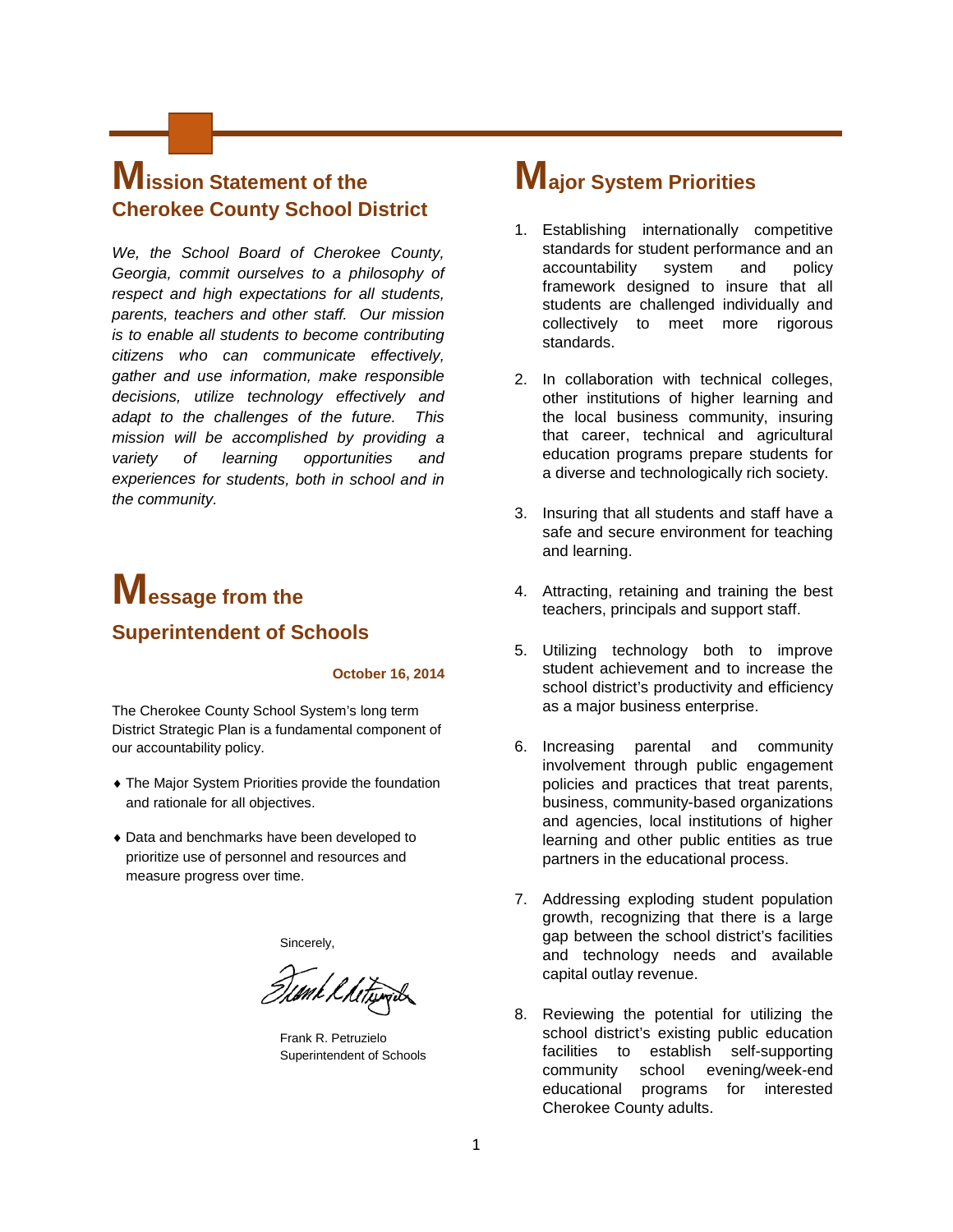# **School Board Beliefs**

- All students deserve the opportunity to learn, achieve success and become productive citizens.
- $\div$  Education/learning is a shared responsibility and should take place in the home, at school and in the community.
- All students can learn; but they learn in different ways, at different rates and with different preferential learning styles.
- $\div$  Learning is achieved through the use of a variety of effective teaching techniques.
- $\div$  A safe and secure environment is essential for teaching and learning.
- $\div$  All students should be taught by teachers and parents how to learn and how to become lifelong learners.
- $\div$  All students deserve equal access to a quality education.
- Quality education requires quality staff, programs, facilities, equipment and technology.
- Parent and community participation, support and responsibility are essential to the positive social, emotional, cultural and academic development of every student.
- Student achievement is enhanced through partnerships with parents, business, community-based organizations and agencies, local institutions of higher learning and other public entities.
- All policy, administrative, instructional and educational support decisions should be based on student needs and what is best for students.
- Diversity should be promoted so that isolation of racial, ethnic and socioeconomic groups is avoided and education is enhanced in a diverse, inclusive setting.
- $\div$  All schools should be accountable for improving student achievement.
- All schools should reflect school-based, participatory management.
- $\bullet$  All students must be prepared for a knowledge-based, technologically rich and culturally diverse 21<sup>st</sup> century.
- All staff should have access to results-driven professional development and training which is aligned with the School Board's Major System Priorities and School Improvement Plans. Such professional development and training must be standards-based, job-embedded and collaborative; and it must be designed to establish and maintain an organizational culture that insures continuous improvement.
- $\div$  All staff should have access to a safe, productive and rewarding work environment.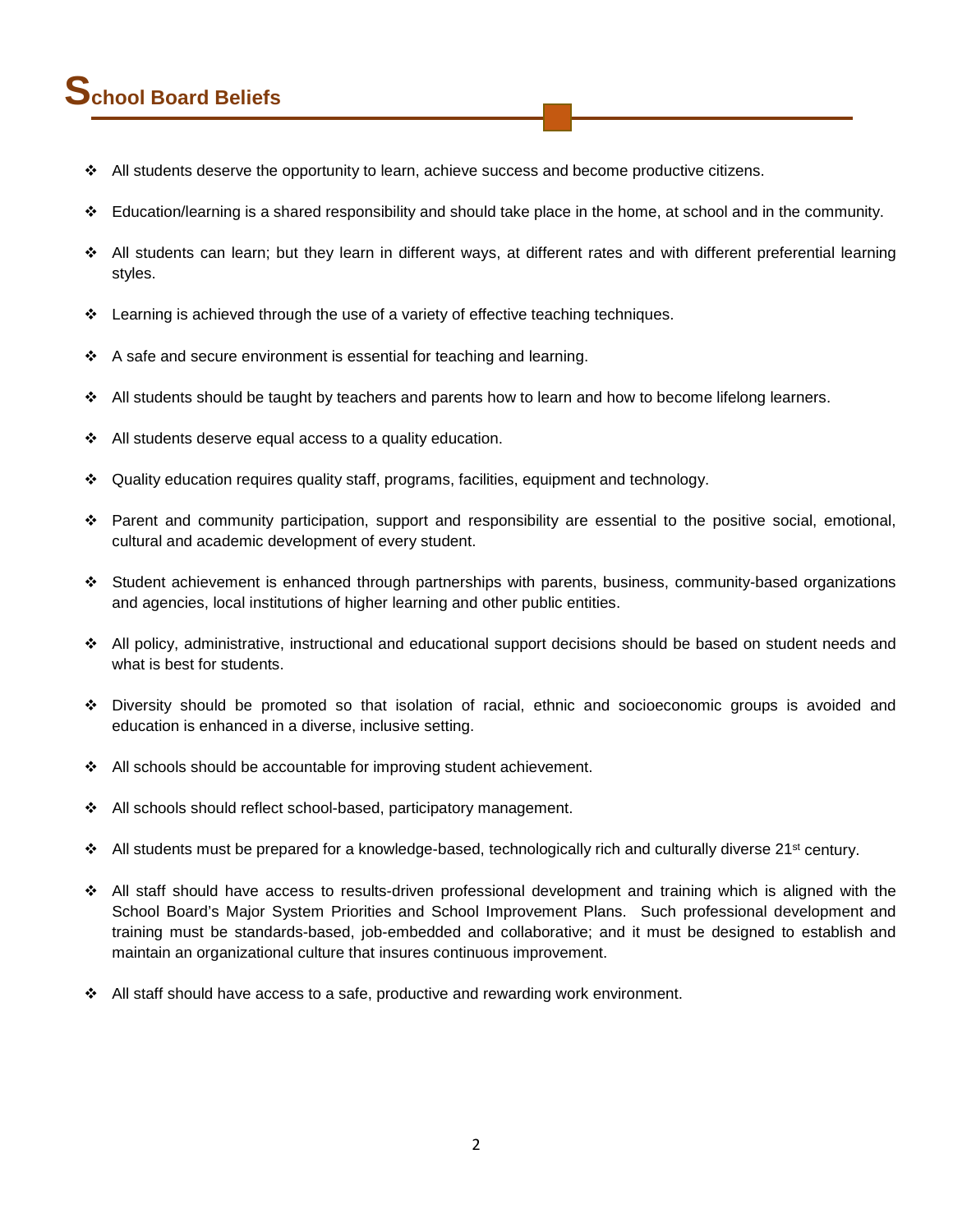# **Cherokee County School District Data Collected to Measure Progress**

#### **Student Profile**

- Enrollment Pre K-12
- $\div$  Diversity by race, ethnicity and gender
- ❖ Percent of students receiving free/reduced lunch
- Percent of students enrolled in Special Programs (ESOL, EIP, REP, Gifted, RTI and Special Education)
- Percent of students in grades 3-8 performing at grade level
- Percent of Students with Disabilities (SWD) within the regular education classroom
- ❖ Retentions by grade level
- High School Graduation Rate four and five year extended rates, as calculated on the College and Career Readiness Performance Index (CCRPI)
- High School Dropout Rate

#### **Test and Accountability Data**

- Percent of students meeting standards on Georgia Kindergarten Inventory of Developing Skills (GKIDS)
- Percent of students meeting national average on Norm Referenced Tests reading, mathematics, science, social studies (Grades 3, 5 and 7)
- Cognitive Abilities Test (CogAT) School Ability Index (Grades 2, 4 and 7)
- Percent of students in grade 3 achieving a Lexile measure equal to or greater than 650
- Percent of students in grade 5 achieving a Lexile measure equal to or greater than 850
- Percent of students in grade 8 achieving a Lexile measure equal to or greater than 1050
- Percent of high school students achieving a Lexile measure greater than or equal to 1275 on the American Literature EOCT
- Georgia Milestones (EOG) Grades 3-8
- Percent of elementary and middle school English Learners with positive movement from one Performance Band to a higher Performance Band as measured by the ACCESS for ELs
- Percent of students completing 2 or more state defined career related assessments/inventories by the end of grade 8
- **Percent of students with a completed Individual Graduation Plan by the end of grade 8**
- Percent of 5<sup>th</sup> grade students passing at least five courses in core content areas (ELA, reading, mathematics, science, social studies)
- Percent of 8<sup>th</sup> grade students passing at least four courses in core content areas (ELA, mathematics, science, social studies)
- Percent of high school graduates completing a focus area (CTAE, advanced academic, fine arts, or world language) within their program of study
- Percent of high school graduates: entering college not requiring remediation or learning support courses; or scoring at least 22 out of 36 on the composite ACT; or scoring at least 1550 out of 2400 on the combined SAT; or scoring 3 or higher on two or more AP exams
- Percent of high school graduates earning high school credit(s) for accelerated enrollment via College Credit Now, Dual HOPE Grant, Move On When Ready, Early College or Advanced Placement courses
- Percent of high school graduates successfully completing 1 or more Advanced Placement courses
- Percent of AP exams that earned college credit
- Percent of students taking Honors or AP classes
- SAT scores/Percent of students taking SAT; American College Testing (ACT) scores/Percent of students taking ACT; P-SAT participation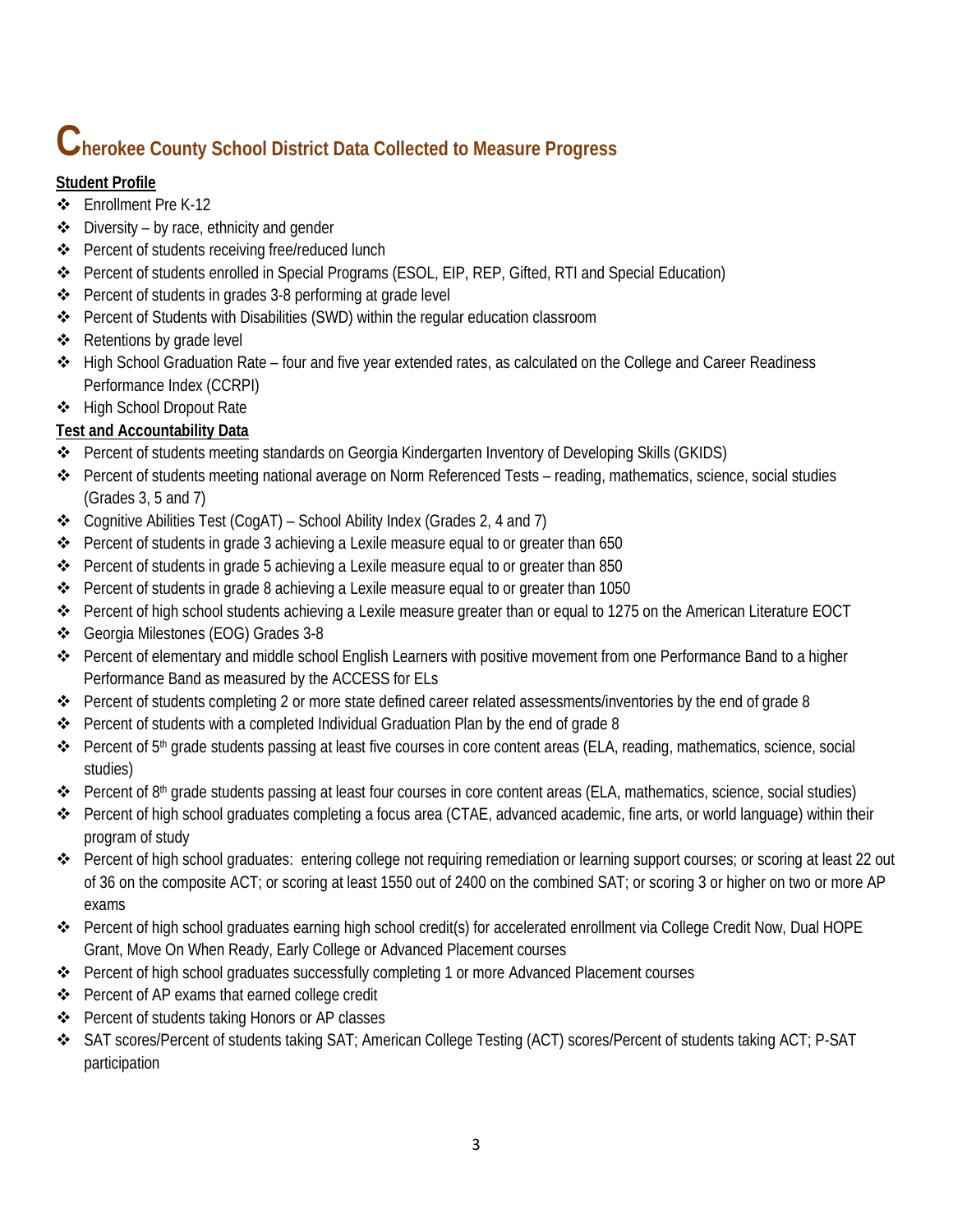- Georgia Milestones End-Of-Course tests (EOC)
- Percent of students meeting the standard on Georgia Alternate Assessments
- Number of middle school students taking high school courses and number of students receiving high school credit
- ◆ Performance of 8<sup>th</sup> grade students taking the 21<sup>st</sup> Century Technology Skills Assessment

#### **School Climate Components**

- Average daily attendance of staff and students
- Percent of students with more than six and more than 15 absences
- ❖ In-school and out-of-school suspensions/expulsions
- Number of discipline incidents and administrative actions among public school students reported to State
- Teacher Keys Effectiveness System Student Survey
- Leader Keys Effectiveness System Climate Surveys
- ❖ Safe and Substance Free Learning Environments
- ❖ Persistently Dangerous Schools
- Georgia Student Health Survey II (GSHS II)
- Georgia School Personnel Survey (GSPS)

#### **Parent/Community Participation**

- ❖ School Council composition
- Participation in Customer Surveys
- Georgia Parent Survey
- Georgia Department of Education (GDOE) Special Education Parent Satisfaction Survey
- CCSD Special Education Parent Satisfaction Survey
- Number of business partnerships; Business involvement with Mentoring, Internships, Scholarships
- Number of fans and followers on Facebook and Twitter
- Needs Assessment Surveys
- Career, Technical, Agricultural Education Advisory Committee Recommendations
- Technology Advisory Committee Recommendations
- ❖ Number of Senior Project Facilitators and Judges
- ❖ Number of Career Fair Presenters
- Participation in PTA organization at every school in the District
- ❖ Percent of parents utilizing Family Portal
- ❖ Percent of students utilizing Student Portal

#### **Facilities/Finance**

- Percent of schools over capacity with or without number of portable classrooms
- ❖ Gap between needed facilities and anticipated revenue
- Total operating expenditures per Full Time Equivalent (FTE) student average
- Operating expenditures as a percent of total by Function and Object
- Administrative cost as a percent of total operating expenditures and per FTE student
- Instructional cost as a percent of total operating expenditures and per FTE student
- **❖** Teacher to Administrator ratio
- Amount of Federal, State, Local, Grant, Competitive Grant and Formula revenues received annually
- Total state QBE revenue received per FTE student
- Historical millage rate and property tax receipts

#### **Teacher Profile**

- Percent of classroom teachers annually engaged in professional development courses
- Percent of teachers with advanced degrees, STEM 21, ESOL, Math, Science and Gifted endorsements
- ◆ Number of highly qualified teachers/Number of classes taught by teachers not in teaching field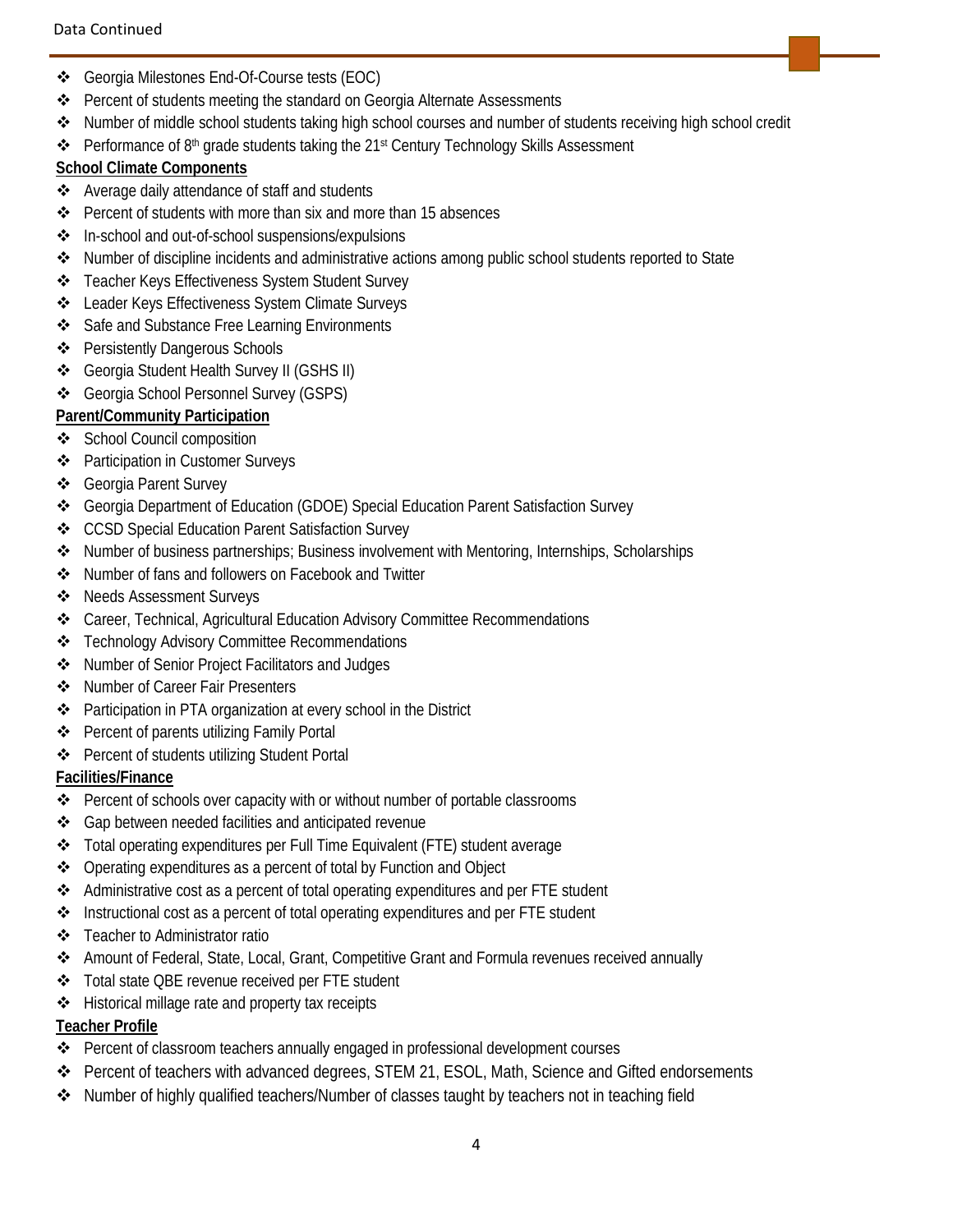- **Objective 1 — Increase achievement levels for Cherokee County School District students to insure their international competitiveness and adaptability to an ever changing technological society. Defined target areas for student improvement during the next five years include the following assessment goals:**
- **College Admission Testing (SAT and ACT)**

**The mean SAT scores for Cherokee County students will meet or exceed the national average. The mean ACT scores for Cherokee County students will meet or exceed the national average.**

> **Cherokee County School District SAT scores are 69 points above the combined total average of the Nation and 115 points above the State in critical reading, mathematics and writing! All six high schools exceeded the State average on the combined total by 53 to 145 points; and all five high schools exceeded the National average by 7 to 97 points. The District had the highest average SAT scores in Metro Atlanta!**

#### **Criterion Referenced Testing**

**The percentage of students passing Georgia Milestones End of Course (EOC) and End of Grade (EOG) tests will meet or exceed the state average. The percentage of students who pass the Georgia High School Writing Test (GHSWT) will exceed 96% with no high school having less than 92% passing.**

**Test participation rates will meet or exceed 95% for all subgroups for all state assessments.**

**Norm-Referenced Testing**

**For students in grades 3, 5 and 7, the national percentile rank of the average score will remain above the national average each year in Reading, Math, Science and Social Studies.**

**Attendance and Completion**

**The percentage of students absent 15 or more days per year will remain at or below 5%.**

**School Completion Rate: The percentage of students who graduate with a regular high school diploma in four, four and one-half and five years will increase each year.**

| 1.1<br>2014-18<br>Provide teachers with essential tools to maintain and update student<br>Student achievement results<br>performance standards [including Georgia Student Performance Standards<br>(GSPS) in the areas of English Language Arts and Mathematics], identify and<br>prioritize critical course content, and address individual differences in the way<br>students learn.                                                                                                                                                                                                                                                                                                                                                                                                                                                                                                                                                                                                                                                                                                                                                                                                                                                                                                                                             |
|------------------------------------------------------------------------------------------------------------------------------------------------------------------------------------------------------------------------------------------------------------------------------------------------------------------------------------------------------------------------------------------------------------------------------------------------------------------------------------------------------------------------------------------------------------------------------------------------------------------------------------------------------------------------------------------------------------------------------------------------------------------------------------------------------------------------------------------------------------------------------------------------------------------------------------------------------------------------------------------------------------------------------------------------------------------------------------------------------------------------------------------------------------------------------------------------------------------------------------------------------------------------------------------------------------------------------------|
| State assessments that support the new GSPS standards will be developed<br>$\bullet$<br>and implemented with final implementation by the State in 2014-15.<br>Support teachers' use of effective instructional strategies and best practices,<br>$\bullet$<br>with emphasis on questioning strategies to engage students, assess student<br>understanding and which challenge students to think critically.<br>Teaching and learning resources will be acquired or developed that are<br>$\bullet$<br>aligned with standards through the adopted instructional management system.<br>Writing standards will be aligned with best practices in teaching of writing and<br>$\bullet$<br>student assessment methodology in writing.<br>Professional development will continue to be provided in differentiation of<br>$\bullet$<br>instruction for all students.<br>Continue to provide targeted training to supportive<br>instructional<br>$\bullet$<br>paraprofessionals and related teachers to increase strategies and capacity to<br>provide for academic, behavioral and social needs of students with disabilities<br>in the general education environment.<br>The allocation of resources will continue to be assessed with the goal of<br>$\bullet$<br>applying additional resources to students who have academic deficits. |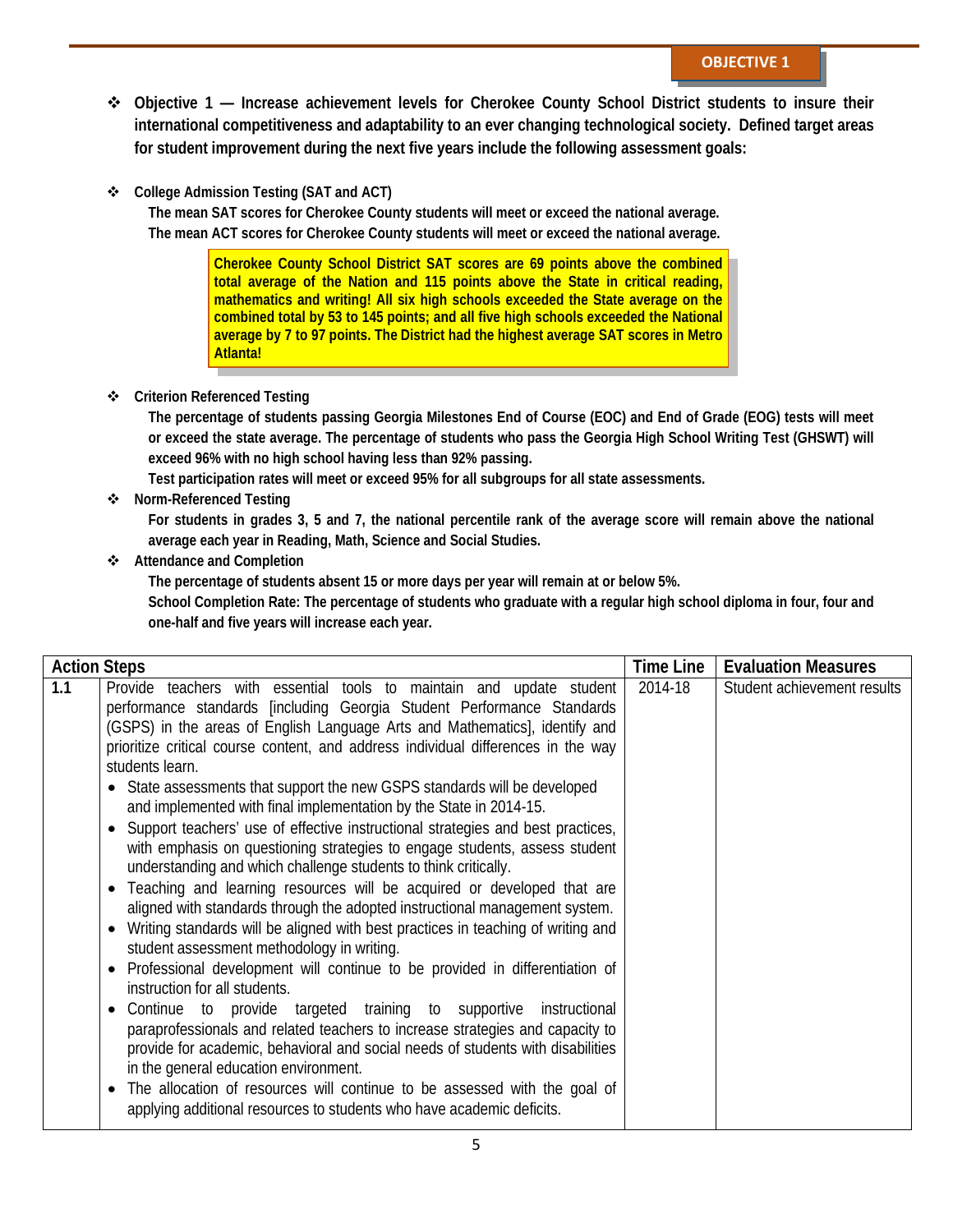|     | • The District will provide support and accommodations to allow an increase in<br>the percentage of time that special education and ESOL receive instruction in<br>the general education setting.<br>Implementation of new Career, Technical and Agricultural Education classes,<br>performance standards and End of Pathway Assessments will continue.<br>• Science, Technology, Engineering and Mathematics (STEM) will be reflected<br>across the curriculum with emphasis placed on recognizing and expanding<br>examples of existing and emerging innovative, project-based, student-<br>centered programs, activities and strategies in STEM Academies and<br>classrooms and extracurricular programs.                        |         |                                                                    |
|-----|-------------------------------------------------------------------------------------------------------------------------------------------------------------------------------------------------------------------------------------------------------------------------------------------------------------------------------------------------------------------------------------------------------------------------------------------------------------------------------------------------------------------------------------------------------------------------------------------------------------------------------------------------------------------------------------------------------------------------------------|---------|--------------------------------------------------------------------|
| 1.2 | Continue development and expansion of C3 Academy to provide a variety of<br>digital and virtual learning opportunities to help make our students more<br>successful in college and career selection through:<br>• Provide initial credit through Georgia Virtual School (GaVS) or other providers<br>from the Georgia Online Clearinghouse;<br>o Continue to explore opportunities for elementary students to participate in<br>virtual and online learning.<br>o Continue to provide and accommodate opportunities for middle school and<br>high school students to participate in online learning.                                                                                                                                | Ongoing | Analysis of Data<br>Programmatic<br>Fiscal<br>Annual Status Report |
|     | SB289 (approved 2012) provides additional online course choices for CCSD students. Beginning with<br>the 2012-13 school year, students have the opportunity to take a Georgia Virtual School (GaVS) course<br>as part of the regular six period day. This includes courses that are currently offered on campus through<br>traditional face-to-face instruction. Students, who have made this request, work with counselors and<br>school administrators to obtain a course schedule which could include one or more GAVS course(s).<br>Two hundred and eight students were enrolled in 403 courses during SY 2013-14, and currently 139<br>students are enrolled in 217 GaVS courses for first semester of this year (SY 2014-15). |         |                                                                    |
|     | Provide initial credit through Apex in piloted locations-ACE Academy and<br>$\bullet$<br>Polaris Evening School.<br>o Continue to provide Apex opportunities for students and training/support for<br>teachers.<br>o Explore expansion of initial credit through Apex in additional alternative<br>settings.<br>Provide credit recovery through Credit Connect at traditional high schools or<br>the Polaris Evening Program.<br>o Continue to maintain, expand and support the District's online credit<br>recovery initiative.<br>1,548 students attempted 3,414 online courses and earned a total of 3,015 credits<br>during SY 2013-14.                                                                                         |         |                                                                    |
|     | Provide blended learning opportunities combining traditional classroom<br>instruction with digital content.<br>o Explore and support "flipped" classroom pedagogy.<br>o Expand personalized learning strategies through Bring Your Learning<br>Device (BYLD) initiative.                                                                                                                                                                                                                                                                                                                                                                                                                                                            |         |                                                                    |
| 1.3 | Develop and implement a comprehensive student assessment program that<br>reports the progress of CCSD students in meeting national, state and local<br>standards as well as determining the degree to which they are successful in<br>meeting their post-secondary school goals.<br>o All available resources will be utilized in disaggregation of assessment data<br>for all subgroups.                                                                                                                                                                                                                                                                                                                                           | Ongoing | Comparison charts of test<br>results                               |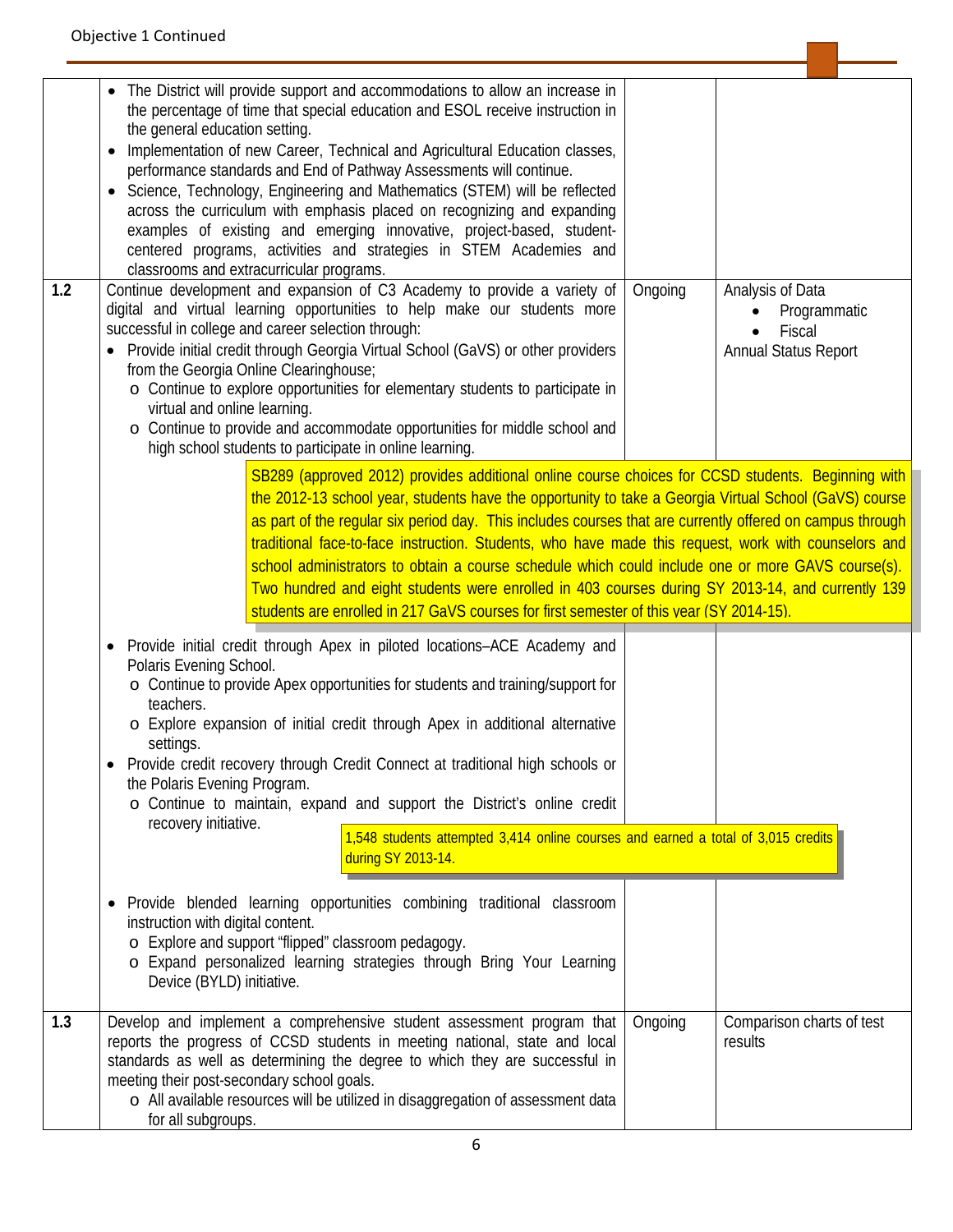|     | o A district-wide protocol for students in grades 10-11 to take the Preliminary<br>Scholastic Assessment Test (PSAT)/National Merit Scholarships Qualifying<br>Test (NMSQT) and the utilization of item analysis to evaluate and improve<br>instructional methodology will be established.<br>o Implement and expand training on the district Student Information System<br>for teacher disaggregation of data as well as the State Longitudinal Data<br>System.<br>o Continue to implement CTAE End of Pathway assessments.<br>o Continue gathering data for ongoing review and monitoring of College and<br>Career Readiness Performance Index (CCRPI).<br>o Implement 8th grade 21st Century Skills Assessment to provide<br>administrators and teachers data relative to the integration of the National<br>Education Technology Standards for Students (NETS-S) into the<br>curriculum.<br>o State Longitudinal Data System will be used to analyze trends; evaluate<br>programs; and assist teachers, administrators, School Councils and School<br>Data Management Teams in identifying ways to increase student<br>achievement in conjunction with student information system data<br>capabilities.<br>o Utilize capabilities of State Longitudinal Data System as defined in Race to<br>the Top (RT3) to build a statewide P-20 Pipeline of student, teacher, school<br>and district performance data.<br>o Continue to provide students, parents, teachers and administrators with<br>real-time, trustworthy data and resources designed to inform instruction<br>and support student academic achievement.<br>o Analyze assessment data to determine progress toward goals.<br>o State assessments that support the new GSPS standards will be<br>developed and implemented with final implementation by the State in 2014-<br>15.<br>o Implement ACCESS and World-class Instructional Design and Assessment<br>(WIDA) standards for English Learners (EL) students as a source of |          |                                                                                                                                                                                                           |
|-----|-----------------------------------------------------------------------------------------------------------------------------------------------------------------------------------------------------------------------------------------------------------------------------------------------------------------------------------------------------------------------------------------------------------------------------------------------------------------------------------------------------------------------------------------------------------------------------------------------------------------------------------------------------------------------------------------------------------------------------------------------------------------------------------------------------------------------------------------------------------------------------------------------------------------------------------------------------------------------------------------------------------------------------------------------------------------------------------------------------------------------------------------------------------------------------------------------------------------------------------------------------------------------------------------------------------------------------------------------------------------------------------------------------------------------------------------------------------------------------------------------------------------------------------------------------------------------------------------------------------------------------------------------------------------------------------------------------------------------------------------------------------------------------------------------------------------------------------------------------------------------------------------------------------------------------------------------------------------------------------------------|----------|-----------------------------------------------------------------------------------------------------------------------------------------------------------------------------------------------------------|
| 1.4 | assessing progress and academic readiness.<br>Conduct annual revisions of individual School Improvement Plans (SIP).<br>• School and community profile<br>School mission and beliefs<br>Comprehensive needs assessment based on Effective Schools Research<br>Measurable objectives reflecting current student performance data and needs<br>٠<br>assessment data.<br>Assess student progress toward annual objectives and use data to determine<br>٠<br>appropriate teaching/learning strategies and interventions.<br>Action plan to meet measurable objectives, including integration of Science,<br>$\bullet$<br>Technology, Engineering and Mathematics (STEM) initiatives and research<br>based strategies, for all schools to meet and exceed CCRPI indicators for all<br>subgroups, regardless of the size of the subgroups.<br>Documentation of results of SIP plan<br>School-based Plans:<br>Response to Intervention<br><b>SACS-CASI Checklist</b><br><b>Technology Use</b><br>Safety and Security<br><b>Character Education</b><br>CTAE compliance review (as applicable)<br>Homework                                                                                                                                                                                                                                                                                                                                                                                                                                                                                                                                                                                                                                                                                                                                                                                                                                                                                             | Annually | School Improvement Plan<br>checklist completed by<br>review committee and<br>approved by Superintendent<br>and School Board<br>Progress toward meeting<br>objectives reported in<br>following year's plan |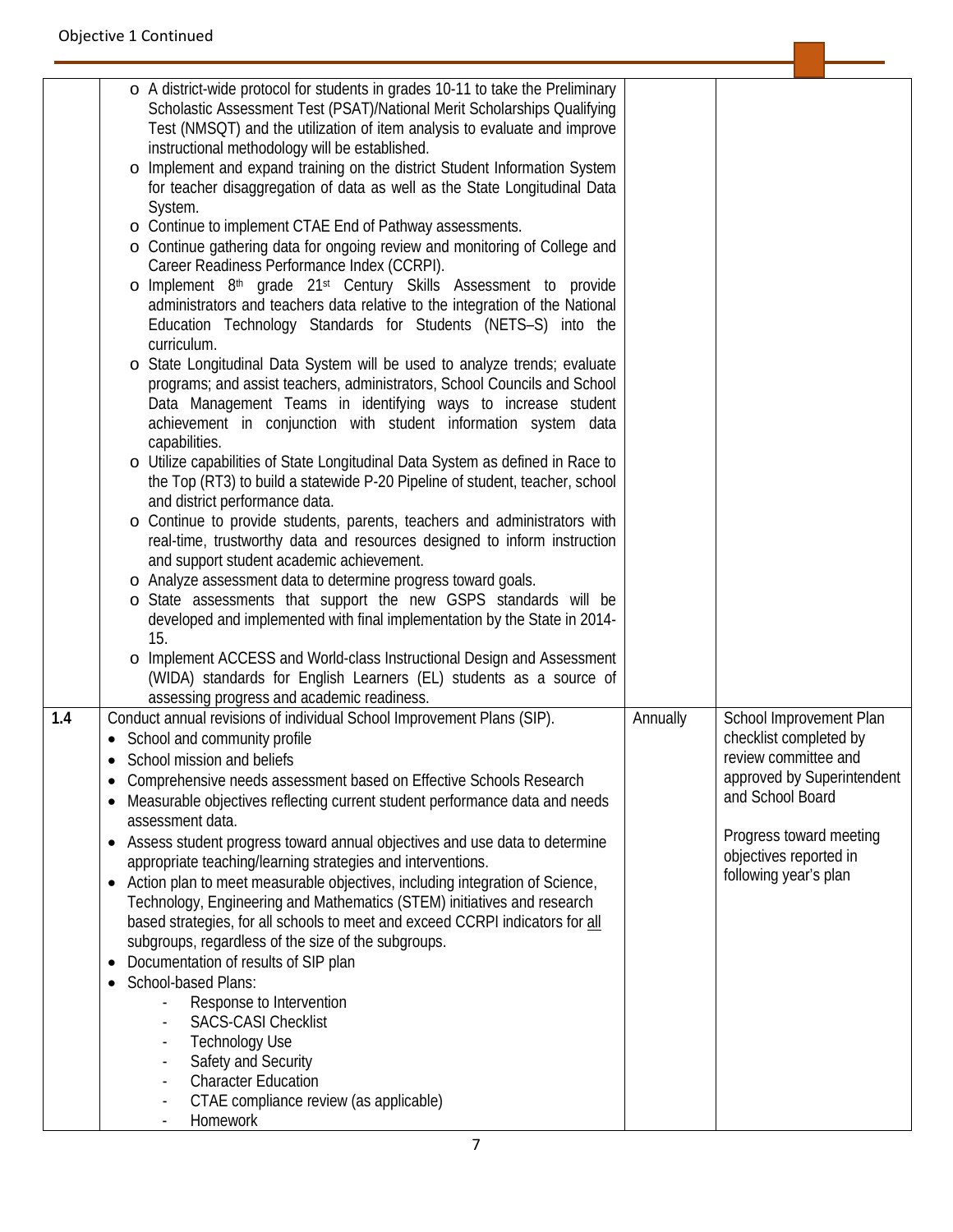| 1.5  | Attendance and Truancy Prevention<br>School Technology Professional Development Plan correlating<br>directly to academic objectives in SIP<br>Teacher As Advisor (TAA)<br>Title I (if applicable)<br>Waiver request (if applicable)<br>Corrective Action Plan (if applicable)<br>Continue to expand the Cherokee County Career Pathways model for all students<br>in grades K-12. A system-wide structure of activities, opportunities and courses<br>through career awareness in elementary schools, career exploration in middle<br>schools and career pathways at the high school level will be incorporated<br>throughout the curriculum. | 2014-18 | Evaluation programs<br>developed by Curriculum<br>and School/Community<br>Partnerships                                                                            |
|------|-----------------------------------------------------------------------------------------------------------------------------------------------------------------------------------------------------------------------------------------------------------------------------------------------------------------------------------------------------------------------------------------------------------------------------------------------------------------------------------------------------------------------------------------------------------------------------------------------------------------------------------------------|---------|-------------------------------------------------------------------------------------------------------------------------------------------------------------------|
|      | 354 CCSD 2014 graduates were honored as Pathway<br>Completers at graduation ceremonies, wearing bronze<br>"Pathway" medals to signify their achievement.                                                                                                                                                                                                                                                                                                                                                                                                                                                                                      |         |                                                                                                                                                                   |
| 1.6  | Continue to implement a Teacher As Advisor program in grades 6-12 that<br>includes performance standards for study skills, career interest/development,<br>digital citizenship, high school course selection, post-secondary education<br>opportunities and career pathway selection.                                                                                                                                                                                                                                                                                                                                                         | 2014-18 | Curriculum Mapping: Yearly<br>Course Map                                                                                                                          |
|      | The School District annually publishes a High School Course Selection Guide that includes<br>comprehensive descriptions of each course offered by the District and guidance information to<br>facilitate the completion of each career pathway offered. As an additional resource, the district<br>has contracted for the use of an online career development system that allows advisors to<br>manage their students' ongoing career portfolio, high school graduation plan, post-secondary<br>planning and career interest assessments.                                                                                                     |         |                                                                                                                                                                   |
| 1.7  | Plan, develop and implement an Academic Improvement Plan (AIP) for students<br>designated by teachers and principals as being significantly at-risk of not<br>mastering student performance standards. Currently, all students in Tiers 2 and 3<br>of CCSD's Response To Intervention (RTI) initiative receive a Pyramid Of<br>INTervention (POINT) plan.                                                                                                                                                                                                                                                                                     | 2014-18 | POINT Plan                                                                                                                                                        |
| 1.8  | Work with community agencies to decrease absences and tardies among<br>students who are absent more than 15 days per year.                                                                                                                                                                                                                                                                                                                                                                                                                                                                                                                    | 2014-18 | Analysis of attendance<br>reports                                                                                                                                 |
| 1.9  | Collaborate with the Georgia Department of Education, Governor's Office of<br>Student Achievement and participating School Districts in the training, piloting<br>and implementation of components of the RT3 grant initiative.                                                                                                                                                                                                                                                                                                                                                                                                               | 2014-18 | Implementation of Common<br>Core Standards,<br><b>Teacher/Leader Evaluation</b><br><b>System and State</b><br>Longitudinal Data Systems<br>and Induction Programs |
| 1.10 | Increase capacity to provide formative and summative standards-based<br>assessments for all students, which is intended to supplement Report Cards.                                                                                                                                                                                                                                                                                                                                                                                                                                                                                           | 2014-18 | Standards-based reports                                                                                                                                           |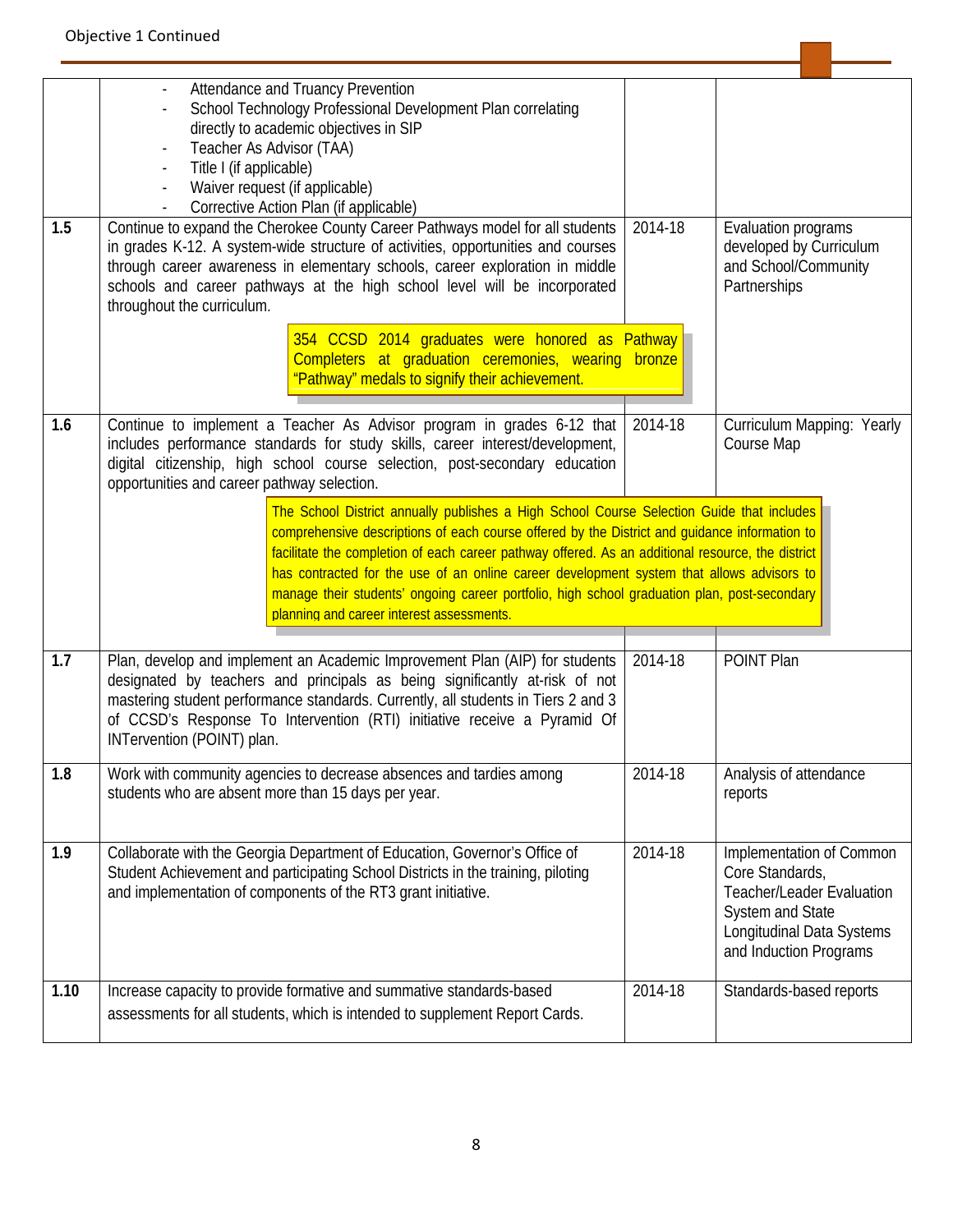٠

<u> Andreas Andreas Andreas Andreas Andreas Andreas Andreas Andreas Andreas Andreas Andreas Andreas Andreas Andr</u>

 **Objective 2 —Establish a system of choice-based, specialized educational programs designed to meet the academic needs of students and offered within existing classroom space and/or stand-alone programs in repurposed CCSD facilities.**

| <b>Action Steps</b> | <b>TOPULPUSUA OUJD TAGMINGS.</b>                                                                                                                                                                                                                                                                                                                                                                                                                                                                          | <b>Time Line</b> | <b>Evaluation Measures</b>                                                                                             |
|---------------------|-----------------------------------------------------------------------------------------------------------------------------------------------------------------------------------------------------------------------------------------------------------------------------------------------------------------------------------------------------------------------------------------------------------------------------------------------------------------------------------------------------------|------------------|------------------------------------------------------------------------------------------------------------------------|
| $\overline{2.1}$    | Develop and implement, in collaboration with District partners, Science,<br>Technology, Engineering and Math (STEM) units of study and programs for<br>grades K-5/6 at designated elementary schools in appropriate geographic<br>regions, exploring expansion to include middle school(s).                                                                                                                                                                                                               | 2014-18          | Implementation Plan:<br>Programmatic<br>Operational<br>Fiscal                                                          |
|                     | Over 300 applicants took advantage of the enrollment opportunity this school year.<br>Combined with the students already attending a school designated as one of the<br>Academies, over 3,300 students are enrolled and receiving the STEM or Fine Arts<br>curriculum offered through the six Cherokee Academies during the 2014-15 school year.                                                                                                                                                          |                  | <b>Annual Status Report</b>                                                                                            |
| 2.2                 | Develop and implement, in collaboration with District partners (e.g., Arts Now),<br>Performing and Visual Fine Arts programs for grades K-5 at designated<br>elementary schools in appropriate geographic regions; exploring expansion to<br>include a designated middle school(s) and high school(s).                                                                                                                                                                                                    | 2014-18          | Implementation Plan:<br>Programmatic<br>Operational<br>$\bullet$<br>Fiscal<br>$\bullet$<br><b>Annual Status Report</b> |
| 2.3                 | Provide STEM 21 training for the staff of STEM Academies in the areas of<br>project-based learning and instructional technology.                                                                                                                                                                                                                                                                                                                                                                          | 2014-18          | Participation statistics                                                                                               |
| 2.4                 | Develop and implement, in collaboration with District partners, local businesses<br>and industries, the Cherokee College and Career Academy. The Academy will<br>provide a variety of academic and career-based learning opportunities for<br>students by expanding CCSD's smaller learning communities in the form of the<br>C3 Academy, Polaris Evening Program and ACE Academy, with more access to<br>Career, Technical, Agriculture Education (CTAE) career clusters and career<br>cluster pathways. | 2014-18          | Implementation Plan:<br>Programmatic<br>$\bullet$<br>Operational<br>Fiscal<br><b>Annual Status Report</b>              |
| 2.5                 | Investigate the potential to develop, in collaboration with District partners, an<br>accelerated academics program (e.g., International Baccalaureate and/or State<br>STEM-Certified Programming) at elementary, middle and/or high school levels.                                                                                                                                                                                                                                                        | Ongoing          | Availability of potential<br>funding and resources                                                                     |
| 2.6                 | Explore and support opportunities for schools to apply for the Georgia<br>Department of Education State STEM School or Program Certification. State<br>certification involves an application with appropriate documentation, an<br>exploratory visit by state officials, and a final alignment consultation analyzing the<br>documentation and the results of the visit by Department of Education officials.                                                                                             | Ongoing          | State DOE report and<br>results                                                                                        |
| 2.7                 | Provide a districtwide transition program for special needs students ages 18-21,<br>focusing on developing career-ready skills.                                                                                                                                                                                                                                                                                                                                                                           | 2014-18          | Post school outcome<br>employment data and<br>statistics                                                               |
| 2.8                 | Continue to provide high school courses for middle school students, enhancing<br>current academic offerings and implementing additional CTAE and fine arts<br>courses.                                                                                                                                                                                                                                                                                                                                    | 2014-18          | Number of course offerings<br>and students enrolled                                                                    |
|                     |                                                                                                                                                                                                                                                                                                                                                                                                                                                                                                           |                  | CCSD's seven middle schools offer 56 academic, fine arts and<br>CTAE courses for high school credit in SY 2014-15.     |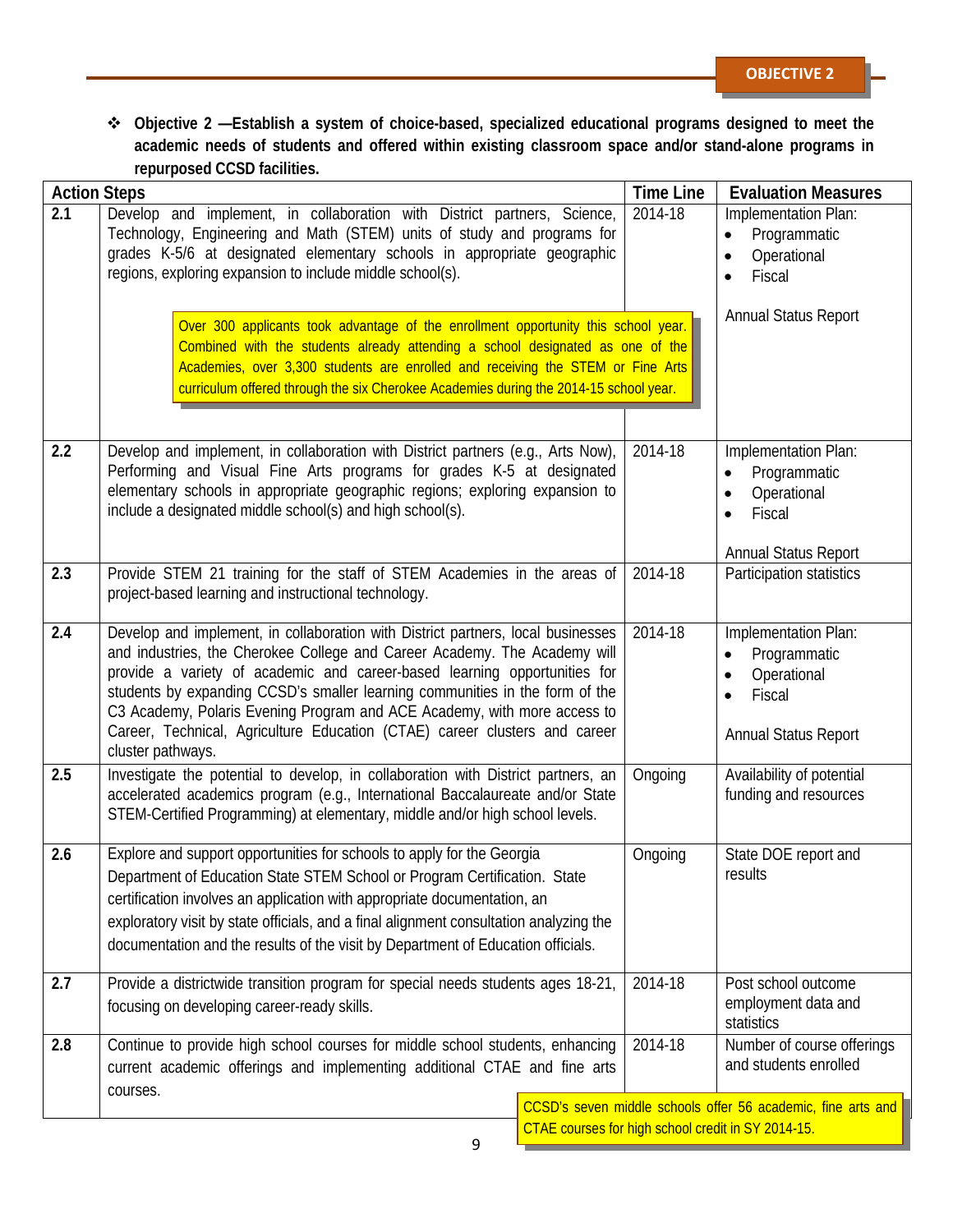#### **Objective 3 — Improve performance by students, staff and the organization through results-driven professional development that is standards-based, job embedded and collaborative.**

|      | professional development that is standards based, job chilodaed and conaborative.<br><b>Action Steps</b>                                                                                                                                                                                                                            | <b>Time Line</b> | <b>Evaluation Measures</b>                                                               |
|------|-------------------------------------------------------------------------------------------------------------------------------------------------------------------------------------------------------------------------------------------------------------------------------------------------------------------------------------|------------------|------------------------------------------------------------------------------------------|
| 3.1  | Continue to provide districtwide standards-based professional development in<br>specific content to include strategies in Science, Technology, Engineering and<br>Mathematics (STEM 21).                                                                                                                                            | Ongoing          | Course attendance, data<br>performance assessments<br>and student achievement<br>results |
| 3.2  | Continue participation in GaDOE planned professional development for ongoing<br>implementation of the GSPS.                                                                                                                                                                                                                         | 2014-18          | Performance checklists                                                                   |
| 3.3  | Provide training for disaggregation and interpretation of all student achievement<br>data including longitudinal data, as well as data from formative and summative<br>assessments.                                                                                                                                                 | 2014-18          | <b>Session Reports</b>                                                                   |
| 3.4  | Implement job-embedded, collaborative and contextual models of professional<br>development.                                                                                                                                                                                                                                         | 2014-18          | Reports on performance<br>assessments                                                    |
|      | Despite State suspension of Professional Learning Unit (PLU) credits for the purpose of certificate renewal, employees<br>participated in more than 11,200 professional learning activities in CCSD's Comprehensive Professional Development Program.                                                                               |                  |                                                                                          |
| 3.5  | Continue offering courses on the integration of technology and curriculum that<br>prepare teachers and media specialists to integrate the effective use of<br>instructional technology into the standards-based classroom.                                                                                                          | 2014-18          | Historical comparison of<br>technology courses and<br>performance assessments            |
| 3.6  | Continue implementation of an enhanced professional development program for<br>potential educational leadership candidates, including new and current<br>administrators.                                                                                                                                                            | Ongoing          | Data from performance<br>assessments                                                     |
| 3.7  | Continue to enhance the professional development mentoring program through<br>increased mentor training and program representatives at each school.                                                                                                                                                                                 | Ongoing          | Data from performance<br>assessments and RT3<br><b>Induction Programs</b>                |
| 3.8  | Continue to enhance a training program for classified personnel, incorporating<br>various delivery models through available community partnerships and other<br>resources to ensure employees continue to have the necessary knowledge,<br>attitude, training and skills to perform effectively and safely on the job.              | Ongoing          | Data from performance<br>assessments                                                     |
| 3.9  | Continue to support state and local endorsement programs (e. g., Gifted, Math or<br>ESOL) for critically-needed areas of certification.                                                                                                                                                                                             | Ongoing          | <b>Performance Assessments</b>                                                           |
| 3.10 | Continue to provide professional development in research based strategies to<br>meet the diverse needs of students and based on utilization of targeted and<br>strategic longitudinal data analysis.                                                                                                                                | 2014-18          | Performance Assessments                                                                  |
|      | 1,305 teachers have completed gifted certification since the beginning of the 2002-03<br>school year. This endorsement is the first to be offered as an online/hybrid program in<br>2011-12. Since 2004, 170 teachers have completed the ESOL Endorsement<br>certification with 26 participants in this year's endorsement courses. |                  |                                                                                          |
| 3.11 | Continue to provide professional development and state-endorsed training for<br>district administrators, school leaders and teachers for piloting and implementing<br>more effective/performance-based teacher and leader evaluation systems.                                                                                       | 2014-18          | Teacher Keys Effectiveness<br>System<br>Leader Keys Effectiveness<br>System              |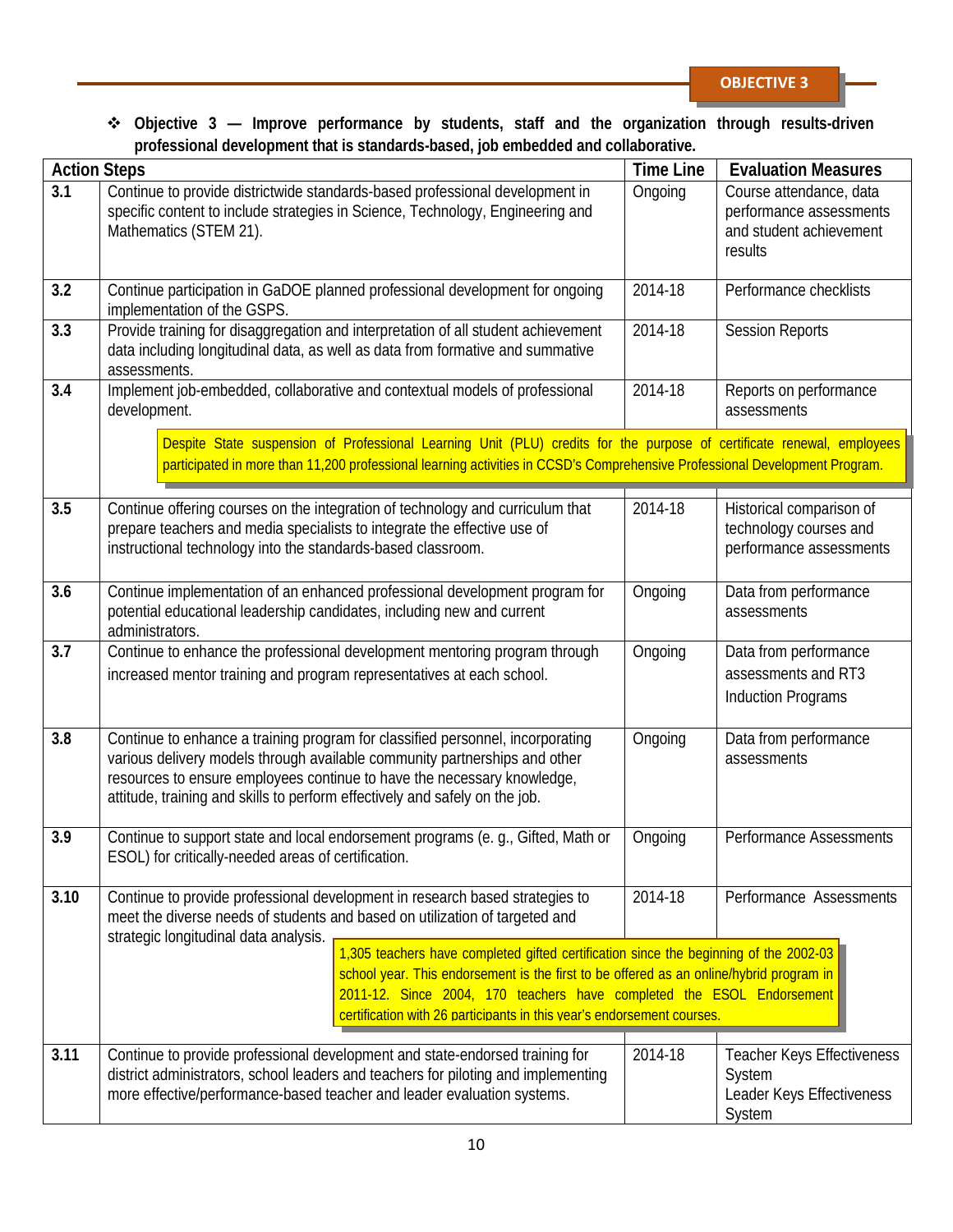| 3.12 | Provide training and District support of online professional development and<br>observation that supports the new teacher (TKES) and leader (LKES) evaluation<br>instruments, including real-time, technology-based observation and evaluation<br>tools for administrators.<br>128 administrators are now credentialed or recredentialed as evaluators in TKES and | 2014-18 | <b>Evaluation Measures</b>                         |
|------|--------------------------------------------------------------------------------------------------------------------------------------------------------------------------------------------------------------------------------------------------------------------------------------------------------------------------------------------------------------------|---------|----------------------------------------------------|
|      | 58 are credentialed in LKES training.                                                                                                                                                                                                                                                                                                                              |         |                                                    |
|      |                                                                                                                                                                                                                                                                                                                                                                    |         |                                                    |
| 3.13 | Review and update the comprehensive District Professional Development Plan<br>that aligns with the Major System Priorities, Five-Year Strategic Plan and School<br>Improvement Plans (SIPs).                                                                                                                                                                       | 2014-18 | Number of professional<br>development participants |
| 3.14 | Conduct an annual administrative needs assessment to inform determination of<br>districtwide professional development needs.                                                                                                                                                                                                                                       | 2014-18 | Assessment results                                 |

#### **Objective 4 — Pursue alternative funding sources to maintain and expand existing and essential programs or to initiate new programs and services aligned with the system's mission, Major System Priorities and beliefs.**

| <b>Action Steps</b> |                                                                                                                                                                                                                                                                                                                                                                              | <b>Time Line</b> | <b>Evaluation Measures</b>                                                        |
|---------------------|------------------------------------------------------------------------------------------------------------------------------------------------------------------------------------------------------------------------------------------------------------------------------------------------------------------------------------------------------------------------------|------------------|-----------------------------------------------------------------------------------|
| 4.1                 | Continue to develop and maintain a comprehensive, system-wide resource<br>development and grants management program of competitive and non-<br>competitive (State, Federal and private) grants focused on project development,<br>funding source development, teacher endorsements and proposal writing for<br>individual schools, School Innovation Zones and the District. | 2014-18          | Documentation and<br>department evaluation                                        |
|                     | More than \$16.9 Million in competitive grants has been awarded to the<br>Cherokee County School District since the 1999-2000 school year.                                                                                                                                                                                                                                   |                  |                                                                                   |
| 4.2                 | Maintain and cultivate partnerships, collaboratives and relationships with local,<br>state, national and international businesses, organizations and agencies to<br>enhance potential grant opportunities.                                                                                                                                                                   | 2014-18          | Log of ongoing contacts and<br>collaborations                                     |
| 4.3                 | Increase the number of competitive and non-competitive grant opportunities<br>attempted and awarded.                                                                                                                                                                                                                                                                         | 2014-18          | Documented number of<br>attempted and awarded<br>grants                           |
| 4.4                 | Support school-based grant initiatives through research, referral, professional<br>development classes and project evaluations.                                                                                                                                                                                                                                              | 2014-18          | Increase number of<br>successful school-based<br>initiatives and grant activities |
| 4.5                 | Establish and build relationships with businesses in the community by fostering<br>partnership agreements and securing additional resources to support teaching<br>and learning including alternative sources of funding such as the newly proposed<br>Cherokee County Educational Foundation.                                                                               | 2014-18          | Documentation and<br>department evaluation                                        |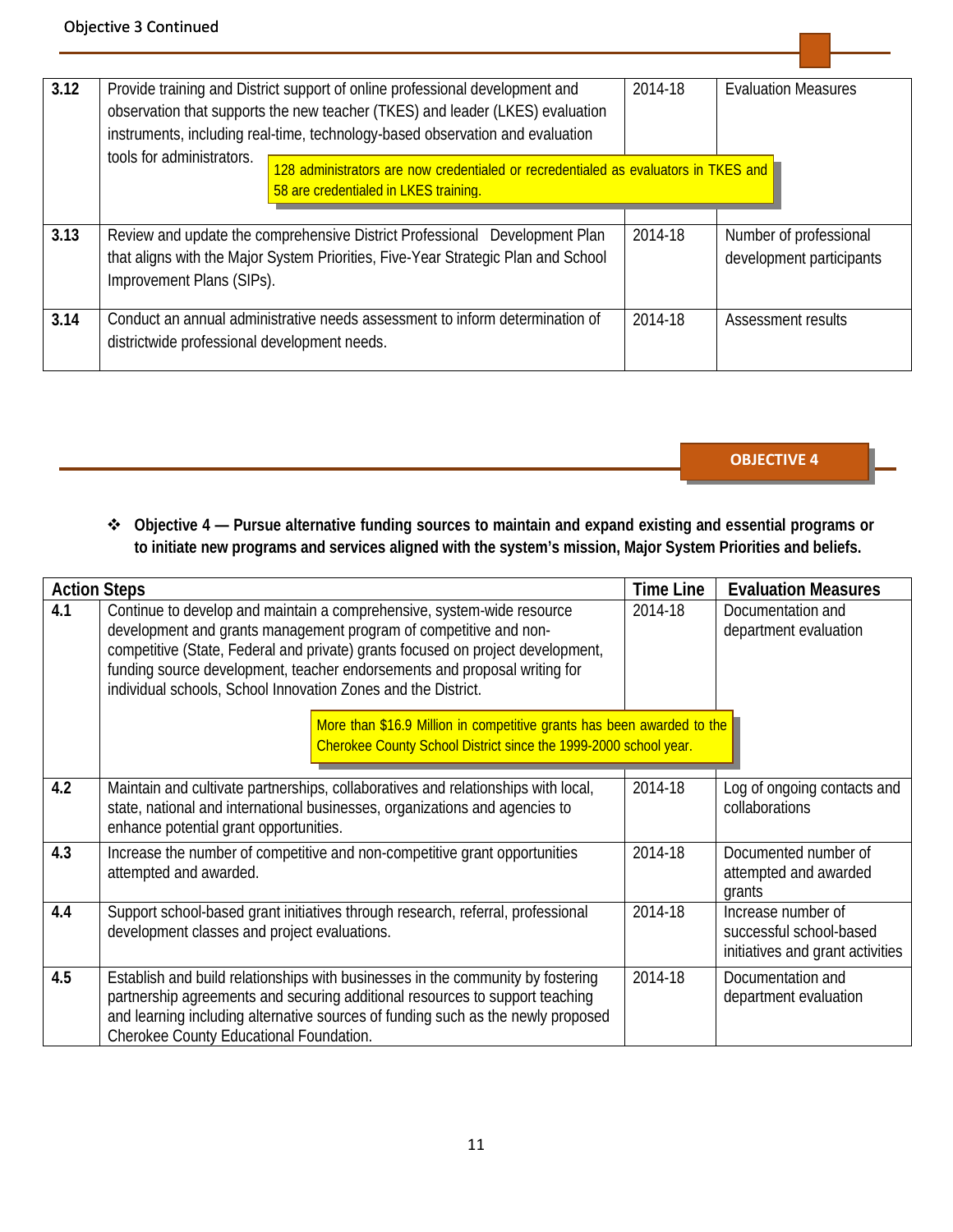**Objective 5 — Develop support, technical assistance and intervention strategies to ensure that all students receive adequate and appropriate service to enhance the quality of the school experience.**

| <b>Action Steps</b> |                                                                                                                                                                           | <b>Time Line</b> | <b>Evaluation Measures</b>                     |
|---------------------|---------------------------------------------------------------------------------------------------------------------------------------------------------------------------|------------------|------------------------------------------------|
| 5.1                 | Continue to combine all resources to identify, enhance and expand upon the<br>unique needs of each School Innovation Zone to improve student achievement<br>and services. | Ongoing          | School Innovation Zone<br>minutes              |
| 5.2                 | Continue to provide supplemental instructional services for students at risk of not<br>meeting State and local academic performance standards.                            | Ongoing          | Documentation of student<br>assessment results |
| 5.3                 | Continue to review and update guidelines and/or handbooks for before/after<br>school programs.                                                                            | Ongoing          | Guidelines documentation                       |
| 5.4                 | Continue to provide training for School Counselors and School Social Workers for<br>student support.                                                                      | Ongoing          | Annual Assessment of<br>participation numbers  |
| 5.5                 | Continue to monitor student participation in all areas, including athletics, band,<br>music, drama, debate, etc.                                                          | Ongoing          | Annual Assessment of<br>participation numbers  |
| 5.6                 | Continue to maintain and update a handbook for opening a new elementary,<br>middle and high school and publish quidelines for what each new school will be<br>provided.   | Ongoing          | Documentation of quidelines                    |
| 5.7                 | Continue to increase teacher and administrator training on on-line tutoring,<br>student access to virtual courses and assessment programs.                                | Ongoing          | Documentation of<br>participation              |
| 5.8                 | Continue to review and update special education policies and procedures to<br>facilitate implementation of special education State Board Rules.                           | Ongoing          | Look at Policy Changes                         |

**OBJECTIVE 6**

#### **Objective 6 — Technology will be utilized to increase student achievement.**

| <b>Action Steps</b> |                                                                                                                                                                                                                                                                   | <b>Time Line</b> | <b>Evaluation Measures</b>                                                                                                                                       |
|---------------------|-------------------------------------------------------------------------------------------------------------------------------------------------------------------------------------------------------------------------------------------------------------------|------------------|------------------------------------------------------------------------------------------------------------------------------------------------------------------|
| 6.1                 | Annually assess opportunities for increasing the District's bandwidth to enhance<br>access to Internet-dependent curricular instruction and academic resources.                                                                                                   | Annually         | Identification of funding<br>source for acquisition of<br>additional bandwidth.                                                                                  |
|                     | CCSD has applied for a portion of the \$39 Million Connections for<br>Classrooms federal grant opportunity, aimed at providing additional<br>bandwidth to all schools.                                                                                            |                  |                                                                                                                                                                  |
| 6.2                 | Optimize the network infrastructure to support student learning and the District's<br>technological needs.                                                                                                                                                        | Ongoing          | Daily network performance<br>monitoring, reporting and<br>trend tracking.                                                                                        |
| 6.3                 | Continue to focus curricular software investments on standards-based<br>applications that include tools and resources for teaching, assessment,<br>diagnoses, prescription and which include provisions for centralized reporting,<br>including student progress. | Ongoing          | District initiated "pilots" will<br>determine adoption once<br>program meets academic<br>needs.<br>Feedback from the<br><b>Technology Advisory</b><br>Committee. |
| 6.4                 | Provide instructional and technical support to each facility to help classroom<br>teachers utilize and integrate technology successfully.                                                                                                                         | Ongoing          | Monitoring of Help Desk<br>Reports and Technology<br><b>Based Training Activities</b>                                                                            |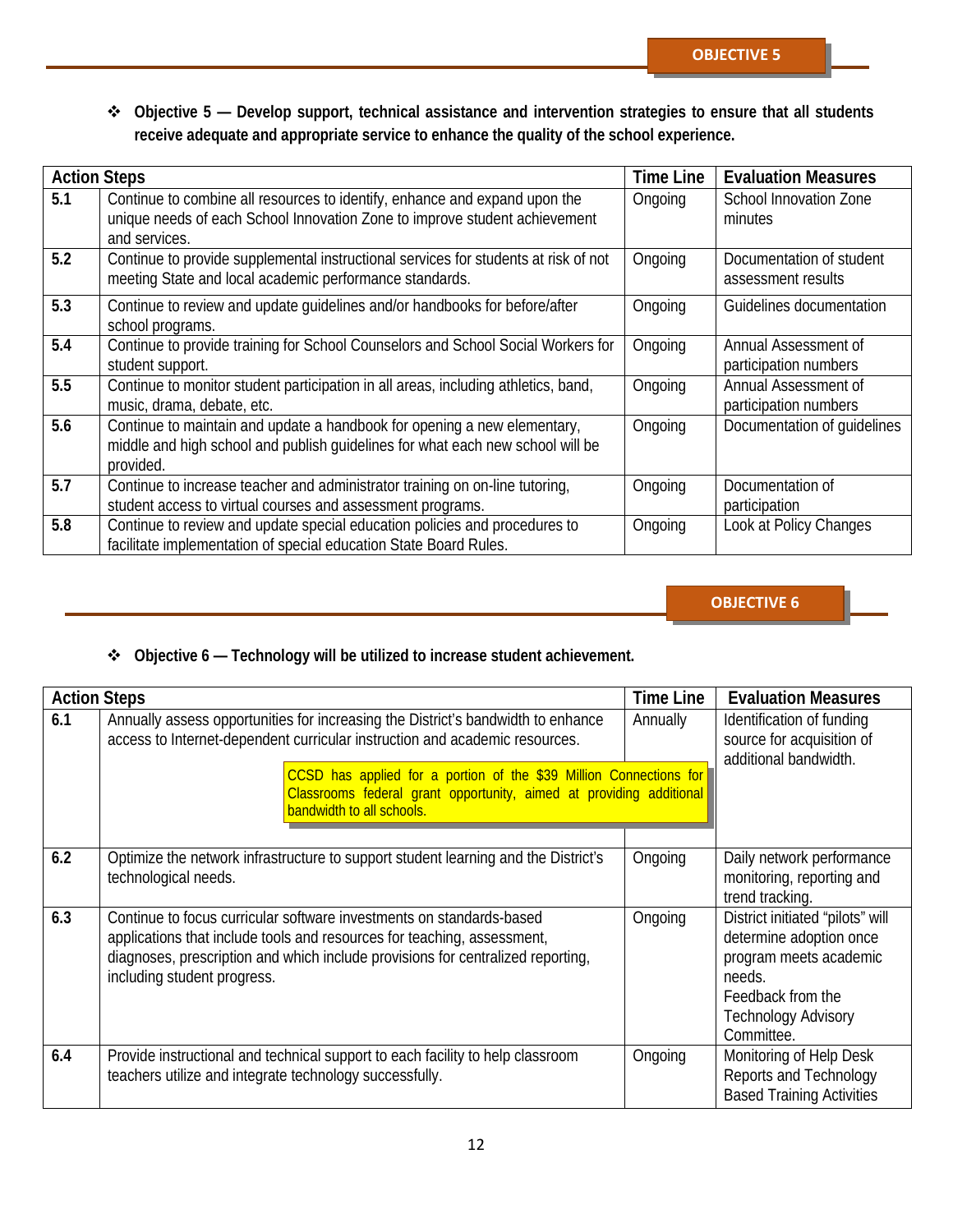| 6.5  | Continue to support the integration of effective technology use within classroom<br>instruction through continuous professional development activities, increased<br>access for students and assessment and application of emerging and innovative<br>trends in K-12 technology-based learning.                                                                                                                                                                                                                 | Ongoing  | Lesson plans, observation<br>and School<br>Improvement<br>Plans (SIPs)                                                                             |
|------|-----------------------------------------------------------------------------------------------------------------------------------------------------------------------------------------------------------------------------------------------------------------------------------------------------------------------------------------------------------------------------------------------------------------------------------------------------------------------------------------------------------------|----------|----------------------------------------------------------------------------------------------------------------------------------------------------|
| 6.6  | Continue to provide schools and school district media centers with new and<br>emerging technologies and learning resources as well as school-wide training<br>initiatives focusing on Digital Citizenship (e.g., cybersafety, plagiarism, safe<br>searching, cyberbullying, parental guidance, etc.).                                                                                                                                                                                                           | Ongoing  | Usage statistics and<br>collaboration projects.<br>School initiatives noted in<br><b>School Improvement Plans</b><br>(SIPs).                       |
| 6.7  | Align technology-based acquisitions and training initiatives directly with school<br>improvement goals.<br>Each school continues to submit a School Technology Plan that is<br>incorporated within and correlates directly to their School Improvement<br>Plan. As a portion of the Technology Plan, each school provides a<br>curricular plan for teaching Digital Citizenship skills including Internet<br>Safety. The inclusion of this information satisfies the requirement for<br>federal E-rate funding. | Annually | Summary of Technology<br>training participation by<br>school.<br>Review and summarization<br>of School Improvement<br>Plans related to technology. |
| 6.8  | Continue to explore, review, acquire and utilize educational online web-based<br>resources which support lesson planning (e.g., media resources, research<br>databases and curriculum-related activities) and for high-stakes testing review.                                                                                                                                                                                                                                                                   | Ongoing  | Usage reports of purchased<br>resources                                                                                                            |
| 6.9  | Collaborate with institutions of higher learning to assist them in designing<br>educational programs for student teachers who teach and provide 21 <sup>st</sup> Century<br>technology skills and best practices.                                                                                                                                                                                                                                                                                               | Ongoing  | Minutes from annual<br>meeting with institutions of<br>higher learning and<br>representation on the<br><b>Technology Advisory</b><br>Committee.    |
| 6.10 | Provide applicable students with an electronic portfolio to manage their<br>documents, digital resources, activities and time.                                                                                                                                                                                                                                                                                                                                                                                  | Ongoing  | Monitoring the use of the<br>resource, as well as<br>feedback from students,<br>teachers and principals                                            |
| 6.11 | Ensure that professional development opportunities centered on Assistive<br>Technology are available and effectively train District staff to properly support<br>students with unique and special needs.                                                                                                                                                                                                                                                                                                        | Ongoing  | Development of courses and<br>summary of class<br>participation and lab usage                                                                      |
| 6.12 | Promote, support and monitor participation in and offer online assessment<br>programs in preparation for the State's high-stakes assessment tool which will<br>accompany the implementation of the GSPS.<br>To prepare students for the forthcoming Georgia Milestones online<br>assessment, the District is piloting full online delivery of the ITBS and                                                                                                                                                      | Ongoing  | Analysis of School and<br><b>District Reports</b>                                                                                                  |
|      | CoaAT assessments for SY 2014-15.                                                                                                                                                                                                                                                                                                                                                                                                                                                                               |          |                                                                                                                                                    |
| 6.13 | Provide necessary technology-based resources to support teacher efforts in<br>preparing students to meet 21 <sup>st</sup> Century Technology Literacy Assessment<br>standards by the 8th grade.                                                                                                                                                                                                                                                                                                                 | Ongoing  | 21st Century Technology<br><b>Literacy Assessment</b>                                                                                              |
| 6.14 | Continue to measure and report usage and effectiveness of software and<br>subscription services and where possible report on the effectiveness of product<br>as it relates to student academic performance.                                                                                                                                                                                                                                                                                                     | Ongoing  | Analysis of software usage<br>reports and assessment<br>results                                                                                    |
| 6.15 | Provide access to an online resource for students and teachers to store,<br>collaborate and share curriculum based resources.                                                                                                                                                                                                                                                                                                                                                                                   | 2013-15  | Monitor utilization of<br>resources                                                                                                                |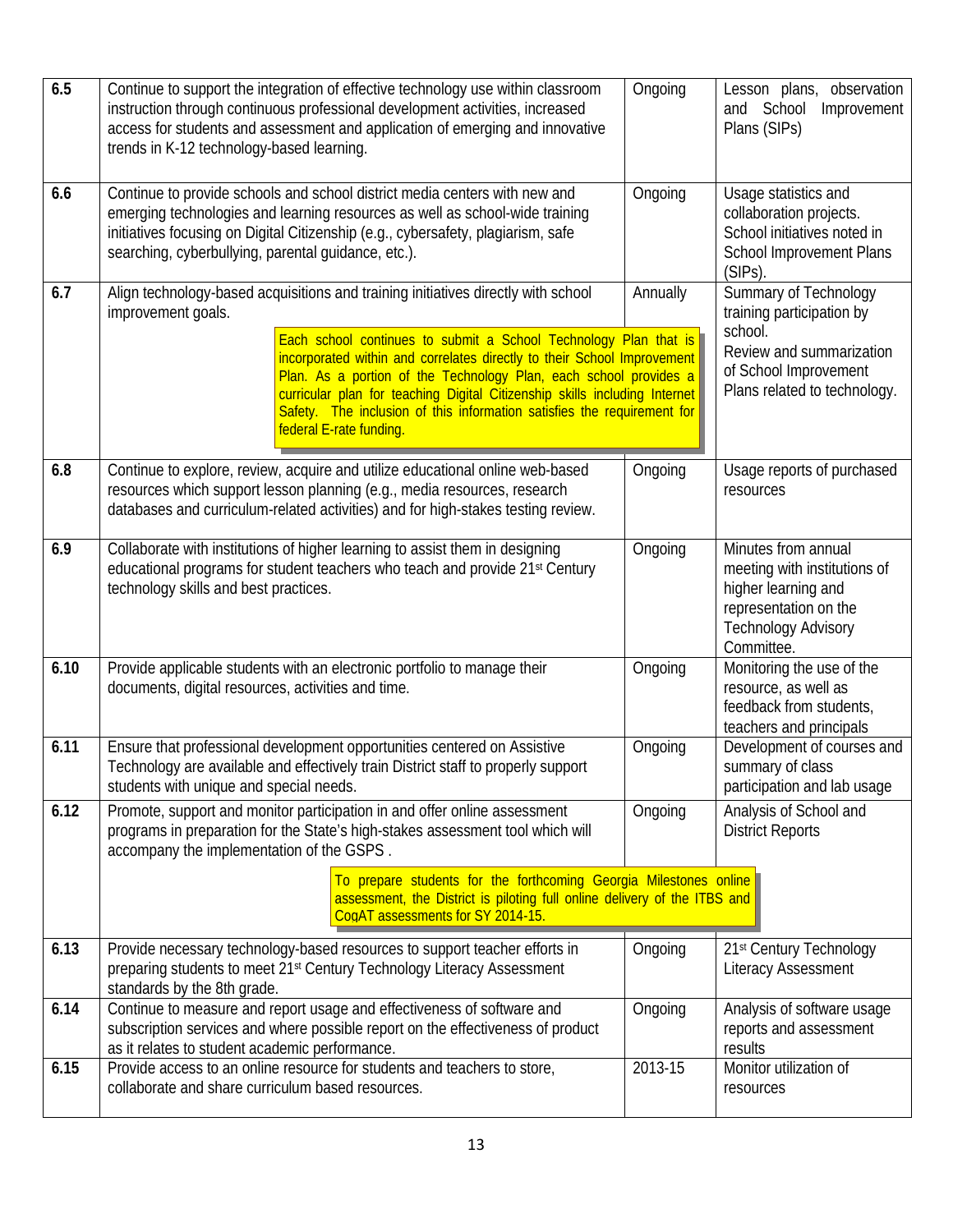| 6.16 | Utilize a digital distribution system for the delivery of educational content to all<br>District locations. Content is multimedia in format, including video, audio and<br>presentation files. In addition, utilize a collaborative tool that allows for video<br>conferencing, interactive communication, online collaboration and visual<br>instruction in a secure conferencing environment. | Ongoing | Monitoring the use of the<br>adopted Content<br>Management System, as<br>well as the resources<br>accessed.                                                                                                                         |
|------|-------------------------------------------------------------------------------------------------------------------------------------------------------------------------------------------------------------------------------------------------------------------------------------------------------------------------------------------------------------------------------------------------|---------|-------------------------------------------------------------------------------------------------------------------------------------------------------------------------------------------------------------------------------------|
| 6.17 | Pursue options to eliminate the barriers faced by K-12 institutions in the<br>acquisition of low-cost or no-cost, content-rich electronic textbook materials which<br>essentially breaks the cycle of publishers who are unwilling to adapt pricing<br>models to make the materials cost effective and available to students at all grade<br>levels.                                            | Ongoing | Continuous dialogue with<br>textbook providers and<br>publishers and through the<br>observation of trends in the<br>publishing industry that<br>demonstrate progress in the<br>reduction of costs and the<br>enrichment of content. |
| 6.18 | Assist District educators in managing and guiding responsible student use of<br>personal computing and web-enabled devices as a means to increase access for<br>students and increase their level of engagement in the classroom. Also, review<br>options for improving and increasing wireless access to the "Bring Your Learning<br>Device" (BYLD) infrastructure.                            | 2014-15 | Assessing school-based<br>interest and class<br>participation in BYLD and<br>activities associated with<br>Digital Citizenship as CCSD<br>strives to create a 1:1<br>environment.                                                   |
| 6.19 | Begin incremental implementation of conducting the Georgia Milestones<br>Assessment online for all students (current State minimum requirement is 30%).                                                                                                                                                                                                                                         | 2014-19 | Percentage of students<br>taking assessment online.                                                                                                                                                                                 |

#### **Objective 7 — Technology will be utilized to increase school and district productivity and efficiency.**

| <b>Action Steps</b> |                                                                                                                                                                                                                                                                                                                                                                                                                                                                                                                                                                                                               | <b>Time Line</b> | <b>Evaluation Measures</b>                                                                                                                                                                                                                             |
|---------------------|---------------------------------------------------------------------------------------------------------------------------------------------------------------------------------------------------------------------------------------------------------------------------------------------------------------------------------------------------------------------------------------------------------------------------------------------------------------------------------------------------------------------------------------------------------------------------------------------------------------|------------------|--------------------------------------------------------------------------------------------------------------------------------------------------------------------------------------------------------------------------------------------------------|
| 7.1                 | Replace paper with electronic online data, use software that facilitates data<br>sharing, collaboration and automate workflows where possible, including forms<br>and often-modified documents such as policy manuals and curriculum guides.                                                                                                                                                                                                                                                                                                                                                                  | Ongoing          | Replacement of paper<br>documents with electronic<br>online data and custom built<br>District sites                                                                                                                                                    |
| 7.2                 | Maintain technology security guidelines aimed at protecting critical operations and<br>controlling access to confidential data.                                                                                                                                                                                                                                                                                                                                                                                                                                                                               | Ongoing          | Creation, refinement and<br>adoption of quidelines                                                                                                                                                                                                     |
| 7.3                 | Develop standards for compliance in software and applications to foster and<br>promote interoperability among departments.                                                                                                                                                                                                                                                                                                                                                                                                                                                                                    | Ongoing          | Advance review of District<br>software purchases by<br>technology staff.                                                                                                                                                                               |
| 7.4                 | Maintain compliance with all applicable Federal/State statutes, including the<br>Americans with Disabilities Act (ADA), Children's Internet Safety Act (CIPA),<br>Protecting Children in the 21 <sup>st</sup> Century Act (Title II of the Broadband Act),<br>Children's Online Privacy Protection Act (COPPA), and Family Educational Rights<br>and Privacy Act (FERPA), Protection of Pupil Rights Amendment (PPRA), Health<br>Insurance Portability and Accountability Act (HIPAA) and the Affordable Care Act<br>(ACA), as applicable, through policy and practice and technology protection<br>measures. | Ongoing          | Continued enforcement of<br>the School Board policies<br>that include conformity to<br>legislative compliance,<br>publishing on-line safety tips<br>in the Annual<br>Student/Parent Handbook<br>and Discipline Code and<br>usage of resources provided |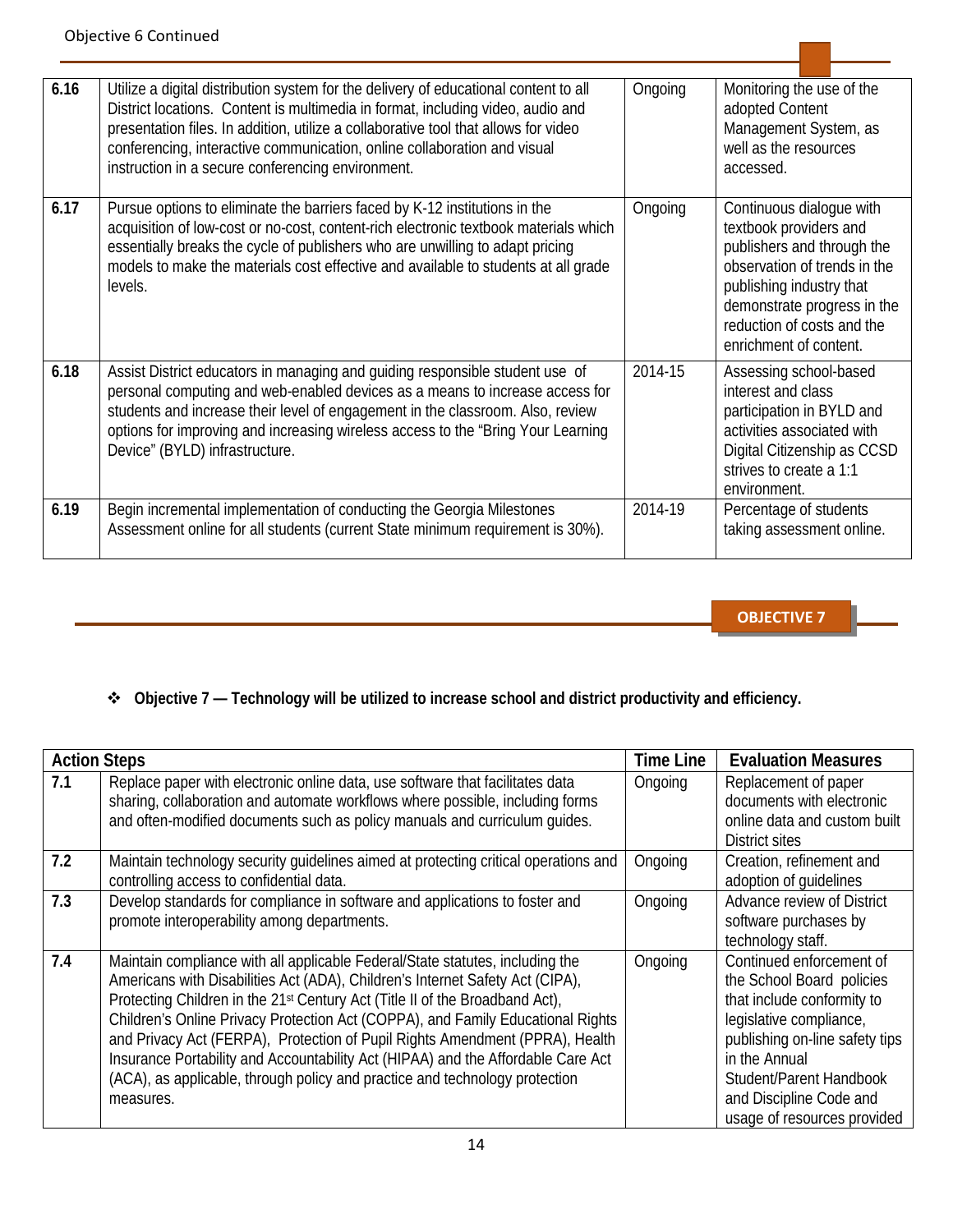| 7.5  | Continue to implement resources and practices to better facilitate the electronic<br>exchange of information and efficient uses of technology, including the transition<br>to employee and manager inquiry/self-service for payroll, personnel, time-<br>keeping, benefit applications and employee orientation.                                                                                           | Ongoing  | Observation of usage of<br>resources and practices;<br>overhaul manual process<br>when practical and within<br>budget |  |
|------|------------------------------------------------------------------------------------------------------------------------------------------------------------------------------------------------------------------------------------------------------------------------------------------------------------------------------------------------------------------------------------------------------------|----------|-----------------------------------------------------------------------------------------------------------------------|--|
| 7.6  | Expand the use of the centralized system for managing professional development<br>activities and maintaining certification data to all certified employees.                                                                                                                                                                                                                                                | Ongoing  | Centralized system<br>accessed and utilized<br>through a local intranet<br>network                                    |  |
| 7.7  | Continue to convert and electronically store relevant diagrams, schematics and<br>documents needed to maintain and support District facilities.<br>a. Prioritize and categorize documents to be stored.<br>b. Enter updated facility usage information.<br>c. Enter updated facility data to reflect building modifications and as-built<br>conditions.<br>d. Store blueprints for convenient retrieval.   | Ongoing  | Electronic storage of school<br>facility documents                                                                    |  |
| 7.8  | Continue training staff relative to tools that provide capabilities for communication,<br>electronic planning and scheduling for personnel, resources and facilities.                                                                                                                                                                                                                                      | Ongoing  | Review of class participation<br>and maintain use of system                                                           |  |
| 7.9  | Continue to use an electronic records retention system that includes a disaster<br>recovery system for critical data:<br>a. Prioritize and categorize documents to be stored<br>b. Develop protocol for the system<br>c. Store data in the system                                                                                                                                                          | Ongoing  | Records retention plan                                                                                                |  |
| 7.10 | Continue to utilize the electronic purchasing/accounting and inventory system,<br>including the implementation of purchasing-card and relevant software for<br>employees/schools.                                                                                                                                                                                                                          | Ongoing  | Accurate, efficient and<br>timely purchasing and<br>inventory data                                                    |  |
| 7.11 | Annually review the effectiveness of the adopted on-line school food service<br>management system which includes management of the following:<br>a. Student accounts<br>b. Food inventory and USDA commodities<br>c. Order processing and bid analysis<br>d. Menu planning and food production<br>e. Free and reduced-price meal approval<br>f. Equipment                                                  | Annually | Increased performance on<br>breakfast participation, lunch<br>participation and profit and<br>loss reports            |  |
| 7.12 | Continue to expand more productive/efficient eCommerce opportunities for<br>parents, to include online payment of afterschool program fees, purchase of<br>school supplies, accessories, fundraising, meals, donations, payment of fees, etc.                                                                                                                                                              | Ongoing  | Participation statistics                                                                                              |  |
| 7.13 | Maintain the efficiency of the District's network infrastructure through<br>implementation of best practices such as server centralization, consolidation and<br>virtualization and the continued use of a centralized network management<br>solution.                                                                                                                                                     | 2012-16  | Utilization of network<br>monitoring and reporting<br>resources                                                       |  |
| 7.14 | Continue to utilize the library and textbook manager automation program for<br>integrated circulation, cataloging, searching, inventory reporting and library<br>management and an asset management application of all CCSD technology<br>hardware to help each school and the District work more efficiently and to provide<br>the District with management tools for reporting and system administration | Ongoing  | Review of inventory and<br>District reports                                                                           |  |
| 7.15 | Continue to utilize and expand an online employment application process to<br>include integration with the District's personnel/payroll management system.                                                                                                                                                                                                                                                 | Ongoing  | Implementation of online<br>application program                                                                       |  |
|      | Since initiation in March 2012, over 5,000 applications have<br>been processed online.<br>15                                                                                                                                                                                                                                                                                                               |          |                                                                                                                       |  |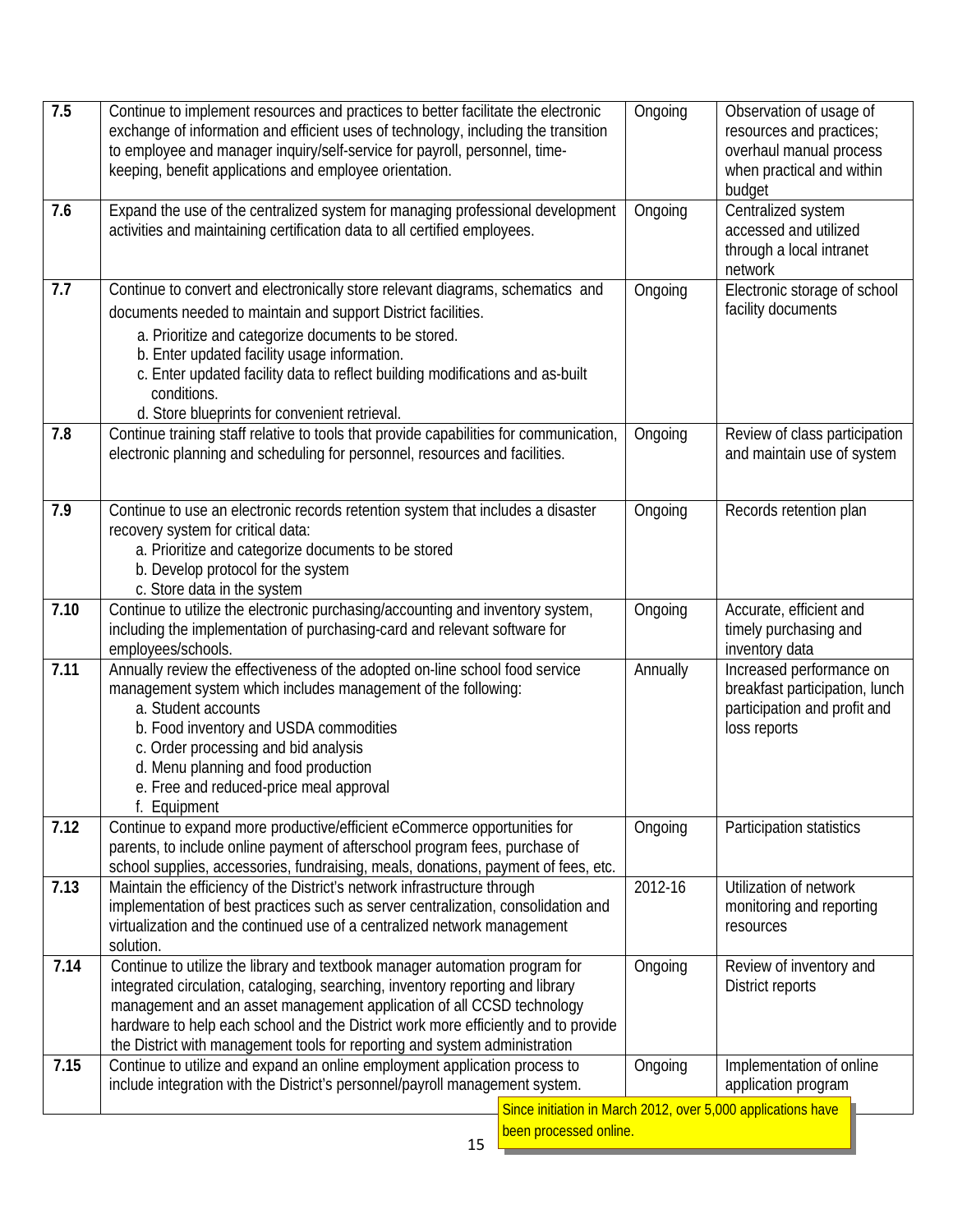| 7.16              | Utilize an online benefit enrollment process integrated with the District's<br>personnel/payroll management system.                                                                                                                                                                                                                                                                        | 2014-15 | Implementation of online<br>enrollment system                                                                         |
|-------------------|--------------------------------------------------------------------------------------------------------------------------------------------------------------------------------------------------------------------------------------------------------------------------------------------------------------------------------------------------------------------------------------------|---------|-----------------------------------------------------------------------------------------------------------------------|
| 7.17              | Improve the District's personnel/payroll system functionality through<br>implementation of an outcomes-focused, operationally efficient, and cost effective<br>HR administration and employee service delivery model aligned to CCSD's<br>current and future business requirements that will enable responsiveness as<br>requirements evolve.                                              | 2014-16 | Evaluation, selection and<br>implementation of an<br>enhanced HR system                                               |
| 7.18              | Ensure Affordable Care Act (ACA) compliance and continue to evaluate effective<br>workforce models for tracking hours worked, benefits eligibility and notifications,<br>record-keeping and reporting requirements through use of an automated tracking<br>program fully integrated with the District's personnel/payroll functions.                                                       | 2014-15 | Evaluation, selection and<br>implementation of an ACA<br>compliance software tool.                                    |
| 7.19              | Provide students with secured web-based access to their academic performance<br>data including grades, attendance, assignments as well as easy access to digital<br>content and resources that will support their efforts to improve their academic<br>achievement.                                                                                                                        | Ongoing | Review of portal usage<br>statistics by locale and<br>enhancement of the<br>District's student information<br>system. |
| 7.20              | Collaborate with the State Department of Education and the developers of the<br>District's student information system to refine utilization of the State Longitudinal<br>Data system (SLDS) which provides access to students' longitudinal performance<br>data and assists teachers and administrators with developing effective strategies<br>to address areas for academic improvement. | 2013-17 | Access to the SLDS by<br>teachers and administrators                                                                  |
| 7.21              | Collaborate with key District departments and stakeholders to implement the<br>districtwide Instructional Management System.                                                                                                                                                                                                                                                               | 2013-17 | Assess training and usage<br>benchmarks for Instructional<br>Management System<br>implementation.                     |
| $\overline{7.22}$ | Review and assess the viability of an enhanced visitor management system for<br>use at all CCSD schools and facilities.                                                                                                                                                                                                                                                                    | 2014-15 | Review potential solutions                                                                                            |
| 7.23              | Initiate a pilot control-access entry system for potential districtwide usage at all<br>elementary and middle school campuses.                                                                                                                                                                                                                                                             | 2014-15 | Review potential solutions                                                                                            |
| 7.24              | Improve efficiency, productivity and compliance with applicable laws by<br>implementing an automated substitute calling system that provides access by<br>employees and substitutes to the system by both telephone and Internet.                                                                                                                                                          | 2014-15 | Review annual Substitute<br><b>Teacher Data</b>                                                                       |

#### **Objective 8 — To provide a quality safety and security service to the system and community.**

| <b>Action Steps</b> |                                                                                                                                                                                             | Time Line | <b>Evaluation Measures</b>                                                                              |
|---------------------|---------------------------------------------------------------------------------------------------------------------------------------------------------------------------------------------|-----------|---------------------------------------------------------------------------------------------------------|
| 8.1                 | Maintain a General Directives Manual for internal use by police employees that                                                                                                              | 2014-18   | Annual policy review                                                                                    |
|                     | establishes high standards of performance.                                                                                                                                                  |           |                                                                                                         |
| 8.2                 | Work with local and State criminal justice agencies to acquire information<br>necessary for ongoing investigations, crime trends and court related dispositions<br>of students adjudicated. | 2014-18   | Reports of data collected<br>through collaboration with<br>local and state criminal<br>justice agencies |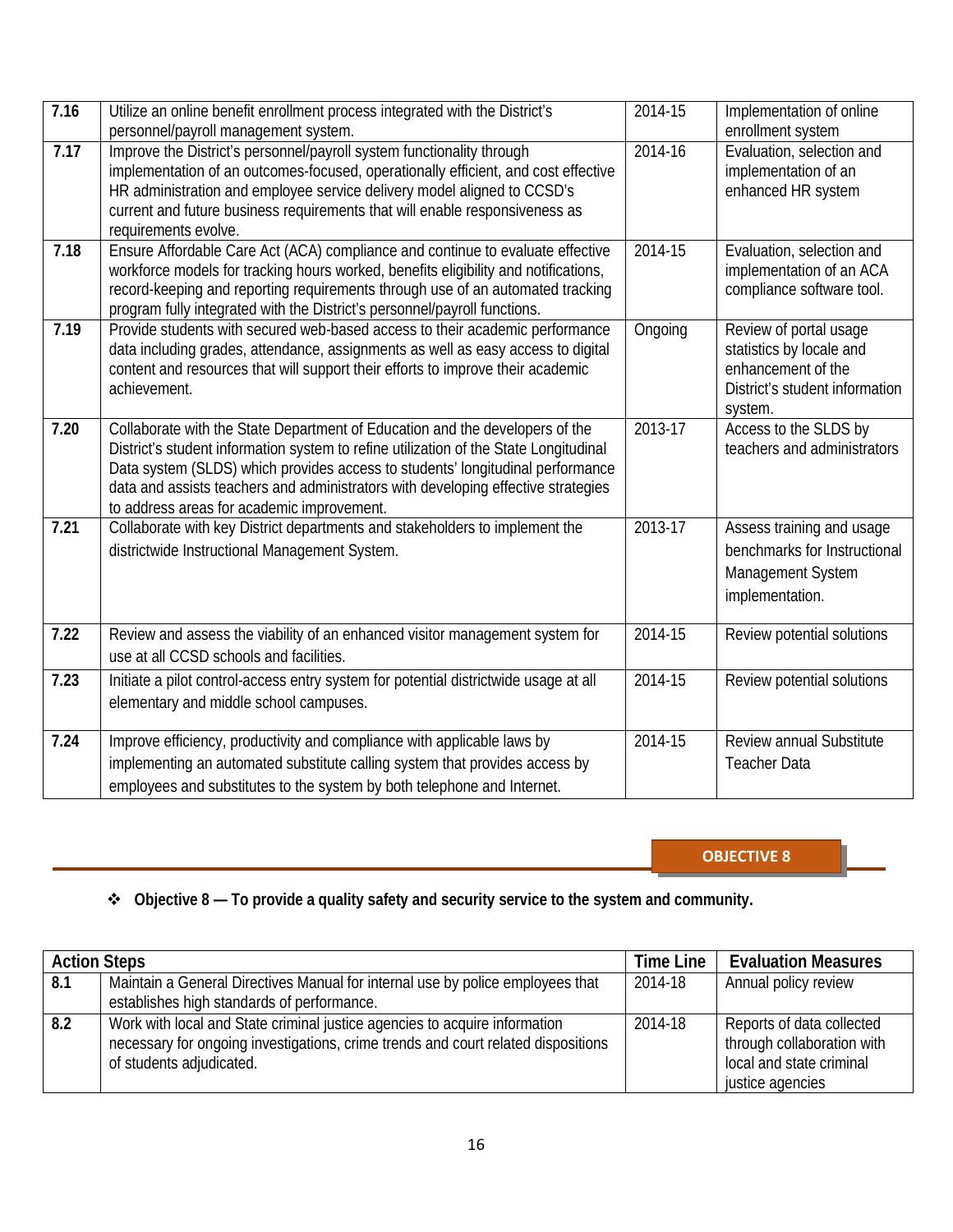| 8.3  | Maintain certification compliance by meeting or exceeding standards adopted by<br>the Georgia Law Enforcement Certification Program.                                                                                                                                                                                                                                                                                                                                                                                                                                                                                                        | 2014-18 | <b>Annual Policy</b><br>Review                                                                       |
|------|---------------------------------------------------------------------------------------------------------------------------------------------------------------------------------------------------------------------------------------------------------------------------------------------------------------------------------------------------------------------------------------------------------------------------------------------------------------------------------------------------------------------------------------------------------------------------------------------------------------------------------------------|---------|------------------------------------------------------------------------------------------------------|
|      | The Cherokee County School District Police Department will<br>again be assessed for recertification compliance in 2018.                                                                                                                                                                                                                                                                                                                                                                                                                                                                                                                     |         |                                                                                                      |
| 8.4  | Continue to work with District level and school-based staff to evaluate patterns of<br>student/school behavior to reduce or prevent specific violations.                                                                                                                                                                                                                                                                                                                                                                                                                                                                                    | 2014-18 | Semi-Annual Report of<br><b>Incidents</b>                                                            |
|      | The Cherokee County School District has no school identified<br>as a "Persistently Dangerous School," as defined by the<br><b>Elementary and Secondary Education Act.</b>                                                                                                                                                                                                                                                                                                                                                                                                                                                                   |         |                                                                                                      |
| 8.5  | Continue to work with School and County Council Parent-Teacher Associations<br>(PTA), as well as community-based organizations, to cultivate and establish<br>relationships that support initiatives related to improving school safety and                                                                                                                                                                                                                                                                                                                                                                                                 | 2014-18 | Schedule of activities                                                                               |
|      | security.<br>30 Cherokee County schools are PASS communities,<br>including 11 of those obtaining Master Community status.                                                                                                                                                                                                                                                                                                                                                                                                                                                                                                                   |         |                                                                                                      |
| 8.6  | Prepare semi-annual reports that capture the types of calls and incidents referred<br>to the police department to aid in accurate administrative and state reporting.                                                                                                                                                                                                                                                                                                                                                                                                                                                                       | 2014-18 | Incident reports                                                                                     |
| 8.7  | Continue to work with local and State public safety agencies to establish a<br>wireless communication committee for the purpose of researching and designing<br>a county-wide radio communications system.                                                                                                                                                                                                                                                                                                                                                                                                                                  | 2014-18 | Annual progress report                                                                               |
| 8.8  | Continue to assess, review and implement school-based and District safety<br>plans/programs that enhance the ability of district personnel and local public<br>safety agencies to respond to emergencies and crises.                                                                                                                                                                                                                                                                                                                                                                                                                        | 2014-18 | Annual procedure review                                                                              |
| 8.9  | Continue to build out the District's Comprehensive Radio Communication<br>platform, utilizing available UHF/VHF frequencies, to ensure the ability of all users<br>to effectively communicate on a daily basis and during emergency/critical<br>incidents with districtwide staff and public safety agencies.                                                                                                                                                                                                                                                                                                                               | 2014-18 | <b>Annual Review</b>                                                                                 |
| 8.10 | Continue an Annual Employee Safety Awareness and Training Advisory<br>Committee to evaluate safety topics and available resources to formulate<br>recommendations that will ensure employees continue to have the necessary<br>knowledge, attitude, training and skills to perform safely on the job.                                                                                                                                                                                                                                                                                                                                       | Ongoing | School district department<br>activities, departmental<br>safety training plans and<br>accident data |
|      | Each department is now required to develop a Departmental Safety Training Plan specifically to identify<br>safety training needs related to departmental functions and duties and responsibilities of individual work<br>assignments-for new hire, annual and refresher training.<br>ALL employees, including substitutes and temporary workers, completed required critical issues training<br>through an on-line program.<br>Through a partnership with Chattahoochee Technical School, a customized, advanced defensive driving<br>training course will continue to be available for employees assigned to drive school system vehicles. |         |                                                                                                      |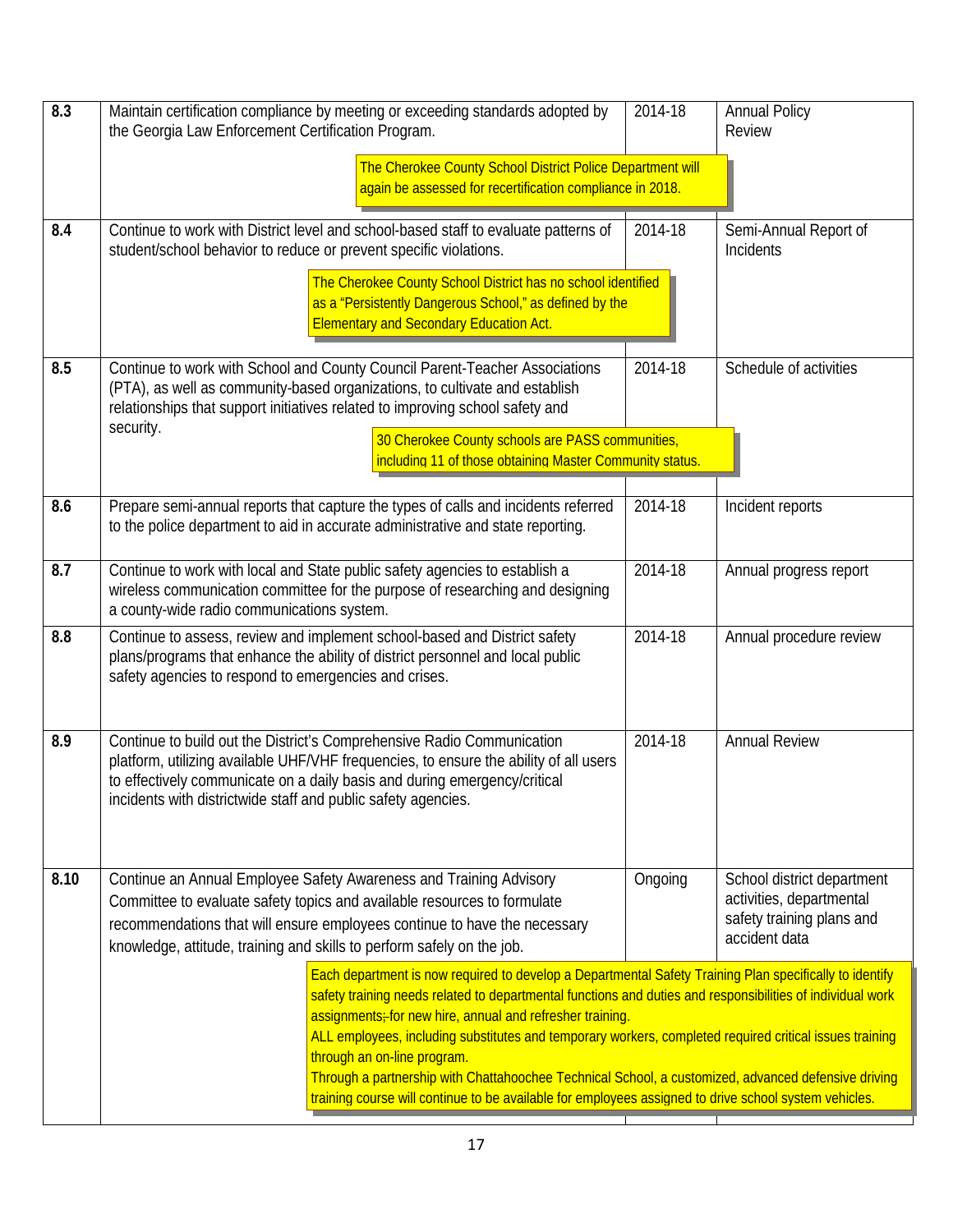| 8.11 | Assess the viability of a districtwide emergency operations coordinator who would | 2014-15 | Annual review |
|------|-----------------------------------------------------------------------------------|---------|---------------|
|      | support comprehensive emergency crisis/response efforts. Processes would          |         |               |
|      | continue to include an annual review of the District Emergency Response Team      |         |               |
|      | and School Safety Plans protocol to ensure systemic accountability of district    |         |               |
|      | personnel, equipment and operations as it relates to school-based safety plans    |         |               |
|      | and relationships with other governmental agencies.                               |         |               |
|      |                                                                                   |         |               |

#### **Objective 9 — Continue to provide an efficient and proactive transportation system.**

| <b>Action Steps</b> |                                                                                                                                                                                                                                                                                                                                                                                                                                                     | <b>Time Line</b> | <b>Evaluation Measures</b>                                                              |
|---------------------|-----------------------------------------------------------------------------------------------------------------------------------------------------------------------------------------------------------------------------------------------------------------------------------------------------------------------------------------------------------------------------------------------------------------------------------------------------|------------------|-----------------------------------------------------------------------------------------|
| 9.1                 | Continue to provide quality, safe transportation for all students, including<br>maintaining a 10 year replacement cycle for route buses.                                                                                                                                                                                                                                                                                                            | Ongoing          | Monthly/Annual inspection<br>safety reports; incident and<br>accident reports; DOE Best |
|                     | Since the State's change in its funding formula three years<br>ago, CCSD has not received funds to replace buses in its<br>fleet.                                                                                                                                                                                                                                                                                                                   |                  | <b>Practices Assessment</b>                                                             |
| 9.2                 | Continue to support the Advanced Training Program for school bus drivers, which<br>provides additional training opportunities and subsequent salary advancements to<br>drivers upon satisfactory completion of coursework. Courses in this program<br>include, but are not limited to, the following: Defensive Driving, Transporting<br>Special Needs Students, Bullying, Behavior Management, CPR, Basic First Aid<br>and Gangs/Crime Prevention. | Ongoing          | Performance assessments;<br><b>Driving Range</b>                                        |
| 9.3                 | Continue to provide the best qualified, well-trained bus technicians using the<br>latest computer diagnostics equipment incorporating extensive staff development<br>and career incentive programs.                                                                                                                                                                                                                                                 | Ongoing          | Performance assessments,<br>maintenance data records                                    |
|                     | For 37 consecutive years, the Cherokee County School District has<br>received a 100% perfect state inspection on all school buses.                                                                                                                                                                                                                                                                                                                  |                  |                                                                                         |
| 9.4                 | Continue to seek grant funding to retrofit all buses to meet or exceed 2007<br>Emissions Standards.                                                                                                                                                                                                                                                                                                                                                 | Ongoing          | Annual fuel report                                                                      |
|                     | Georgia Environmental Protection Division (EPD) presented Georgia Diesel Emissions<br>Reduction (GaDER) Green Award, which is awarded to school systems that have reduced<br>emissions in 25% or less of their school bus fleet through: Installation of Emissions Control<br>Equipment and/or the Use of Alternative Fuels.                                                                                                                        |                  |                                                                                         |
| 9.5                 | Continue to increase efficiency and provide for additional secured parking by<br>utilizing three existing, strategically-located Bus Support Facilities, while<br>investigating the advisability of an additional facility in the northeastern sector of<br>the County as part of anticipated growth and future school construction in that<br>area.                                                                                                | Ongoing          | <b>Utilization of Fuel Site</b><br><b>Consumption Report</b>                            |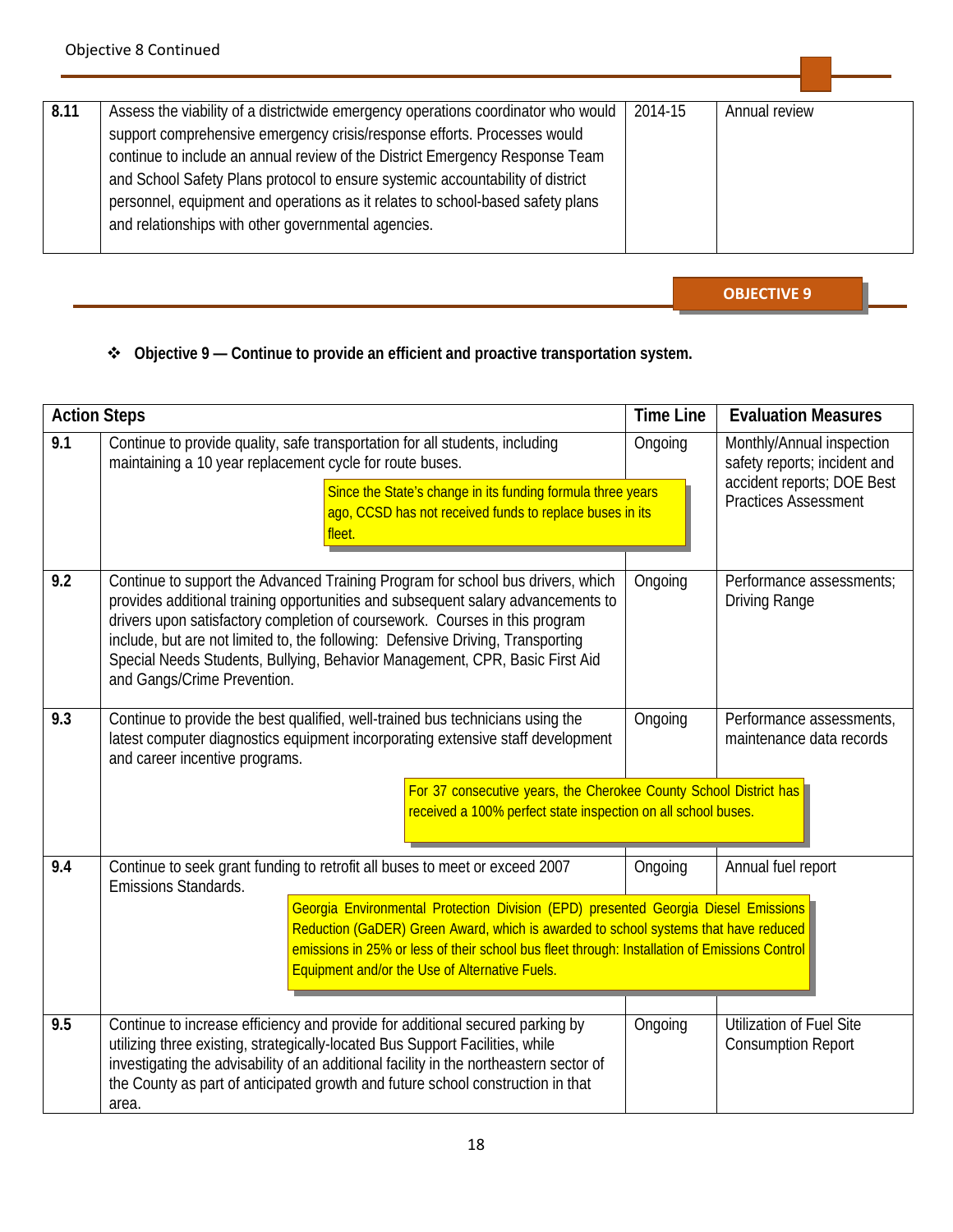| 9.6 | Continue to provide a comprehensive bus rider safety program for all students in<br>grades PK-12.<br>Over 27,500 students are annually trained in bus rider safety in PK-8<br>grades, and bus safety information is provided for students in grades 9-12. | Ongoing | <b>DOE Best Practices</b><br>Assessments and annual<br>training report |
|-----|-----------------------------------------------------------------------------------------------------------------------------------------------------------------------------------------------------------------------------------------------------------|---------|------------------------------------------------------------------------|
| 9.7 | Continue to increase the number of buses in the fleet with air-conditioning.<br>100% of special education buses and 52% of regular<br>education buses now have air-conditioning.                                                                          | Ongoing | Fleet vehicle schedule and<br>utilization report                       |
| 9.8 | Continue to advance radio commmunication utilizing the digital platform to<br>develop individual talk groups for each innovation zone and special education.                                                                                              | Ongoing | Annual inventory of radio<br>equipment and daily<br>operations         |
| 9.9 | Implement a computer based software application for field trips that will enable<br>schools/operations to utilize existing technology infrastructure for submitting,<br>approving, invoicing, and tracking.                                               | 2014-18 | Elimination of printed forms<br>and annual field trip reports.         |

#### **Objective 10 — Implement procedures for recruiting, employing, allocating, evaluating, training and retaining personnel (especially in critical needs areas).**

| <b>Action Steps</b> |                                                                                                                                                                                                                                                                                                                                                 | <b>Time Line</b> | <b>Evaluation Measures</b>                                                                                   |
|---------------------|-------------------------------------------------------------------------------------------------------------------------------------------------------------------------------------------------------------------------------------------------------------------------------------------------------------------------------------------------|------------------|--------------------------------------------------------------------------------------------------------------|
| 10.1                | to review and revise, as necessary, Personnel Management<br>Continue<br>responsibilities and assignments for increased efficiency and productivity within<br>the department in managing and documenting compliance with all mandated<br>federal, state and local requirements, as well as all certification and licensing<br>procedures.        | Annually         | Annual review                                                                                                |
| 10.2                | Utilize yearly recruitment plan to address critical areas, including teaching and<br>non-teaching positions (e.g., speech/language pathologists and<br>physical/occupational therapists), bilingual staffing and student growth.                                                                                                                | Annually         | Staffing vacancies with in-<br>field certified personnel and<br>critical shortage areas for<br>support staff |
| 10.3                | Continue to implement standardized hiring practices/procedures that enable the<br>school district to be highly competitive in attracting highly qualified personnel at all<br>levels.<br>All CCSD certificated staff were deemed "Highly-Qualified" for the 2013-14 academic<br>year, as defined by the Elementary and Secondary Education Act. | Ongoing          | Comparison of<br>practices/procedures to<br>other Metropolitan systems<br>and an analysis of end<br>results  |
| 10.4                | Adhere to State and Federal guidelines for employing highly qualified personnel.                                                                                                                                                                                                                                                                | Annually         | Analysis of the percentage<br>of highly qualified personnel<br>at each school                                |
| 10.5                | Continue to survey personnel leaving the system in each employment area to<br>further enhance/strengthen the CCSD employment experience.                                                                                                                                                                                                        | Annually         | Exit survey summary report                                                                                   |
| 10.6                | Provide staff as needed for growth and to meet School District's needs and<br>objectives within annual budget parameters.                                                                                                                                                                                                                       | Annually         | Annual staffing reports                                                                                      |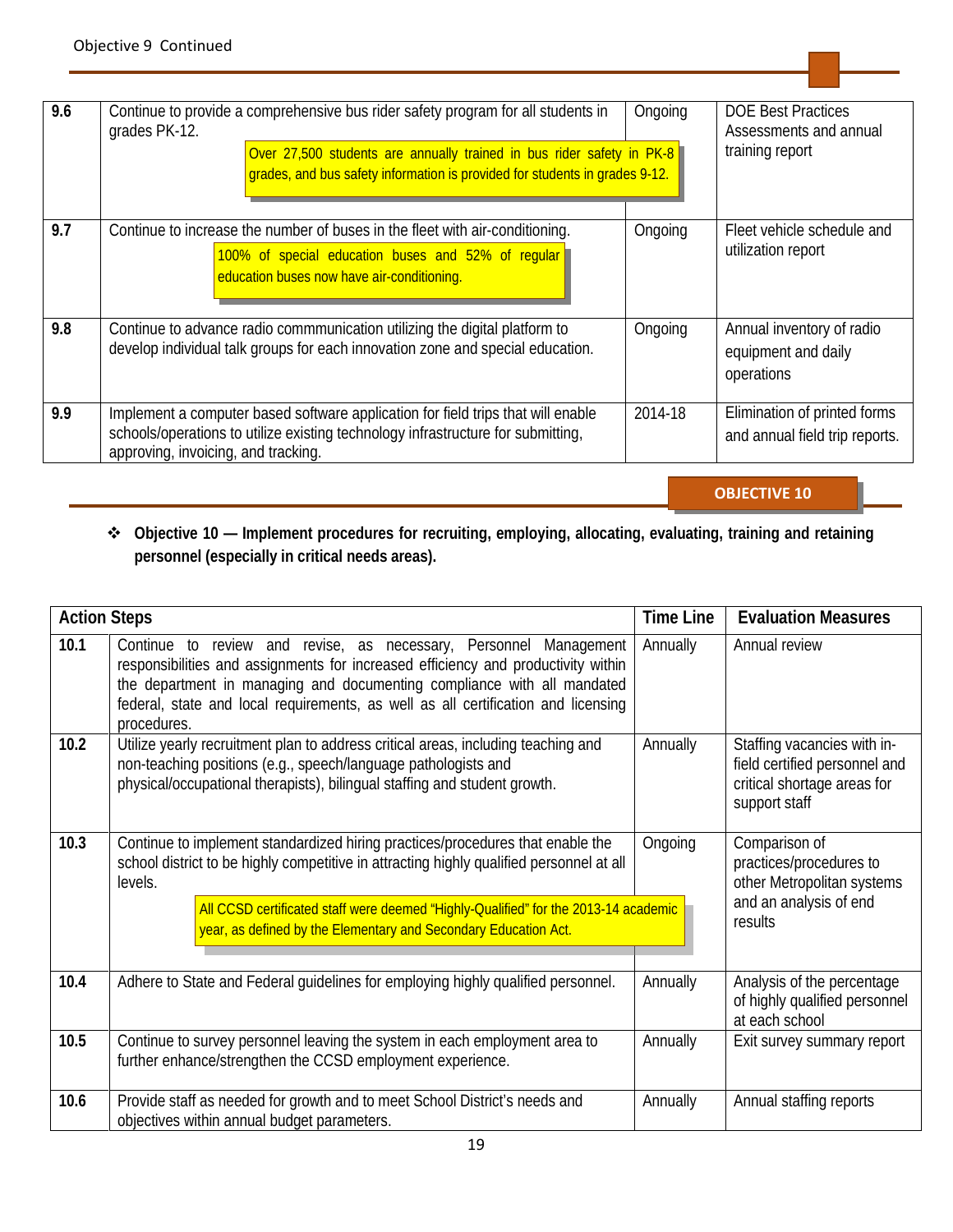| 10.7  | Sustain a progressive, competitive and affordable benefit program for District<br>employees that is in line with state and national trends in health, wellness and<br>retirement benefits.<br>The School District's retirement benefit program now includes automatic enrollment in a<br>group-sponsored mutual fund retirement savings plan [including 403(b) & 457(b) pre-tax<br>and Roth 403(b) after-tax contributions], providing employees best-in-class investment<br>offerings, simplified enrollment/account management tools, and reduced fees and<br>expenses to maximize retirement savings opportunities for all employees. Presently, 2,536<br>employees are enrolled in CCSD 403b/457b retirement savings plans. | Annually | An ongoing review of the<br>District's benefit program in<br>comparison to those of other<br>mid-to-large size employers<br>including Metro-area school<br>systems |
|-------|---------------------------------------------------------------------------------------------------------------------------------------------------------------------------------------------------------------------------------------------------------------------------------------------------------------------------------------------------------------------------------------------------------------------------------------------------------------------------------------------------------------------------------------------------------------------------------------------------------------------------------------------------------------------------------------------------------------------------------|----------|--------------------------------------------------------------------------------------------------------------------------------------------------------------------|
| 10.8  | Continue to provide, through recruitment and allotment processes, equitable<br>access to highly qualified teachers and paraprofessionals, equity in teacher<br>experience and equity in class size for all students regardless of demographics.                                                                                                                                                                                                                                                                                                                                                                                                                                                                                 | Ongoing  | State reporting                                                                                                                                                    |
| 10.9  | Continue to facilitate communication by providing regular updates on employment<br>opportunities, health and wellness resources and benefits.                                                                                                                                                                                                                                                                                                                                                                                                                                                                                                                                                                                   | Ongoing  | Number of employees<br>accessing self-service and<br>response to postings.                                                                                         |
| 10.10 | Continue to review and revise job descriptions and evaluation processes to<br>increase accountability for student gains and/or performance efficiencies and<br>enhance expectations for job responsibilities.                                                                                                                                                                                                                                                                                                                                                                                                                                                                                                                   | Ongoing  | <b>Job Description Review</b><br><b>Timeline and Evaluation</b><br>instruments                                                                                     |
| 10.11 | Continue to coordinate with appropriate staff/departments to ensure that policies<br>and procedures and required notices and/or publications are in place to ensure<br>that communications with applicants, participants, and members of the public with<br>disabilities are as effective as communications with others in accordance with<br>federal, state, and or local requirements.                                                                                                                                                                                                                                                                                                                                        | Ongoing  | Annual review                                                                                                                                                      |
| 10.12 | In order to ensure that the District maintains a competitive benefits/compensation<br>package, through districtwide facilitation and coordination, ensure that the State<br>Health Benefit Plan offerings and the mandates of the Federal Affordable Care<br>Act (ACA) on the District and its employees is aligned and considered with local<br>offerings in this regard.                                                                                                                                                                                                                                                                                                                                                      | Ongoing  | <b>Annual Review</b>                                                                                                                                               |

#### **Objective 11 — Continue to maintain a system of accountability which is aligned with Major System Priorities.**

| <b>Action Step</b> |                                                                                                                                                                                                     | <b>Timeline</b> | <b>Evaluation Measures</b>                           |
|--------------------|-----------------------------------------------------------------------------------------------------------------------------------------------------------------------------------------------------|-----------------|------------------------------------------------------|
| 11.1               | Develop a five-year strategic plan based on the Major System Priorities; evaluate<br>progress and update it annually.                                                                               | Annually        | Annual analysis of District<br>objectives            |
| 11.2               | Continue to align local accountability policy/framework with requirements of the<br>Elementary and Secondary Education Act (ESEA) and Race To The Top (RT3)<br>Initiative.                          | Ongoing         | Analysis of reports and studer<br>assessment results |
| 11.3               | Continue to utilize Data Management Teams, both at the individual school level<br>and at the central office, to analyze test data to impact instruction and review<br>student academic achievement. | Ongoing         | Reports and analysis of data<br>elements             |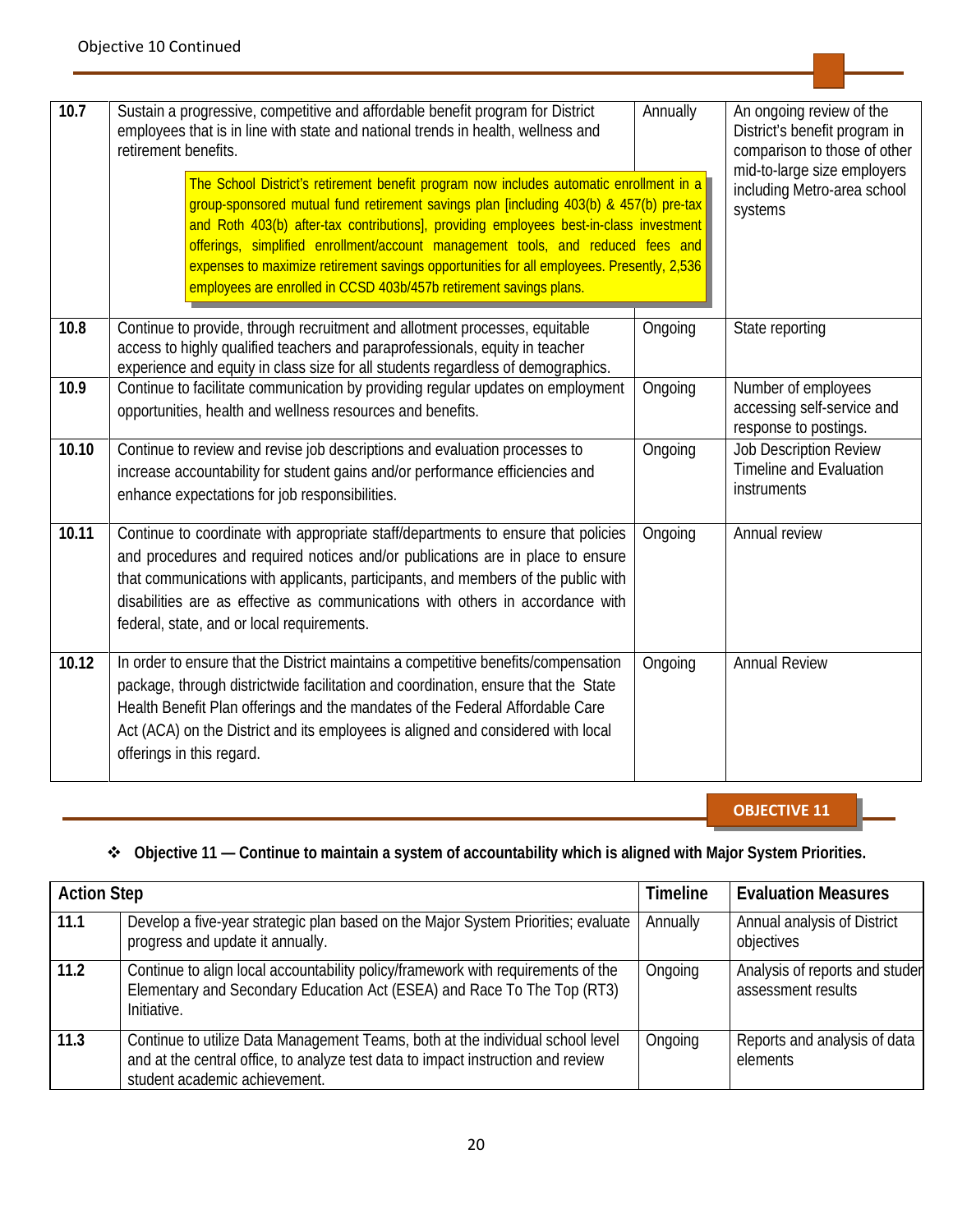| 11.4  | Develop an annual budget through an Ad Hoc Budget Committee process and<br>utilizing a zero-based budgeting methodology. Establish a subcommittee to review<br>any further State and local revenue adjustments after local budgets are approved.                                                                                                                                                                                                                                                                                                                                                                                                                                                                                                                                                                                                                                                                                                                                                                                                                                                                      | Annually | Executive budget summary re                                                                       |
|-------|-----------------------------------------------------------------------------------------------------------------------------------------------------------------------------------------------------------------------------------------------------------------------------------------------------------------------------------------------------------------------------------------------------------------------------------------------------------------------------------------------------------------------------------------------------------------------------------------------------------------------------------------------------------------------------------------------------------------------------------------------------------------------------------------------------------------------------------------------------------------------------------------------------------------------------------------------------------------------------------------------------------------------------------------------------------------------------------------------------------------------|----------|---------------------------------------------------------------------------------------------------|
| 11.5  | Continue to expand opportunities for parental and community involvement.                                                                                                                                                                                                                                                                                                                                                                                                                                                                                                                                                                                                                                                                                                                                                                                                                                                                                                                                                                                                                                              | Ongoing  | Result of feedback from schoo<br>councils, PTAs, and Ad Hoc<br>Committees, Chamber of<br>Commerce |
| 11.6  | Analyze, synthesize and compile disaggregated data reports to reflect student<br>progress and evaluate programs.                                                                                                                                                                                                                                                                                                                                                                                                                                                                                                                                                                                                                                                                                                                                                                                                                                                                                                                                                                                                      | Ongoing  | Correlation of student progres<br>program effectiveness                                           |
| 11.7  | Prepare and distribute Annual Report of District and School Progress.                                                                                                                                                                                                                                                                                                                                                                                                                                                                                                                                                                                                                                                                                                                                                                                                                                                                                                                                                                                                                                                 | Annually | Paper and electronic publicati<br>of reports                                                      |
| 11.8  | Maintain current District accreditation standards from the Southern Association of<br>Colleges and Schools (SACS) and Council on Accreditation and School<br>Improvement (CASI).                                                                                                                                                                                                                                                                                                                                                                                                                                                                                                                                                                                                                                                                                                                                                                                                                                                                                                                                      | Annually | Renewals of accreditation<br>achieved by schools                                                  |
|       | In 2011, Cherokee County School District was one of the first school districts in the State of Georgia and the Nation<br>to be recommended for "District Re-Accreditation as a Quality School System," as determined by the Southern<br>Association of Colleges and Schools and the Council of Accreditation and School Improvement (SACS CASI).                                                                                                                                                                                                                                                                                                                                                                                                                                                                                                                                                                                                                                                                                                                                                                      |          |                                                                                                   |
| 11.9  | Continue to address requirements, commendations and recommendations<br>addressed by the Georgia DOE Career, Technical Agricultural Education Program<br>Review.                                                                                                                                                                                                                                                                                                                                                                                                                                                                                                                                                                                                                                                                                                                                                                                                                                                                                                                                                       | Ongoing  | <b>State Report</b>                                                                               |
| 11.10 | Continue to communicate School District priorities to the State legislature and<br>other audiences, including:<br>Make public education in the State of Georgia a priority by ending State<br>"austerity budget cuts" and allocating to the School District all locally-earned<br>funding under the statutorily-required Quality Basic Education (QBE) Act<br>formula.<br>Reinstate support for public education by rebuilding/restoring state funding for<br>$\bullet$<br>non-certified employees' health insurance, and develop and<br>begin<br>implementation of a statewide strategy for State Health Benefit Plan cost<br>containmentrather than continuing to simply pass skyrocketing annual<br>premium increases in this regard along to School Boards, teachers and other<br>State employees.<br>Earmark State funding for continuation of teacher pay for performance<br>$\bullet$<br>incentives and Science, Technology, Engineering and Mathematics (STEM)<br>initiatives established through Georgia's participation in Race To The<br>Topwhen Federal funding in this regard ends in September of 2014. | Annually | Publication of yearly legislative<br>agenda                                                       |
| 11.11 | Conduct an annual financial audit by an independent auditing firm to determine<br>fair presentation of school district financial statements in accordance with<br>Generally Accepted Accounting Standards and evaluate implementation and<br>maintenance of internal controls.                                                                                                                                                                                                                                                                                                                                                                                                                                                                                                                                                                                                                                                                                                                                                                                                                                        | Annually | Auditor's Report presented to<br>Superintendent and Board of<br>Education                         |
| 11.12 | Continue to audit school student activity accounts on site and enhance school<br>accounting practices with the continuous goal of maintaining accountability for<br>stakeholders.                                                                                                                                                                                                                                                                                                                                                                                                                                                                                                                                                                                                                                                                                                                                                                                                                                                                                                                                     | Annually | Management reports                                                                                |
| 11.13 | Review and update policies and procedures to align business practices (including<br>Internal Revenue Service regulations and Generally Accepted Accounting<br>Practices and Standards) and workflow with District goals and strategies.                                                                                                                                                                                                                                                                                                                                                                                                                                                                                                                                                                                                                                                                                                                                                                                                                                                                               | Annually | Policy Review                                                                                     |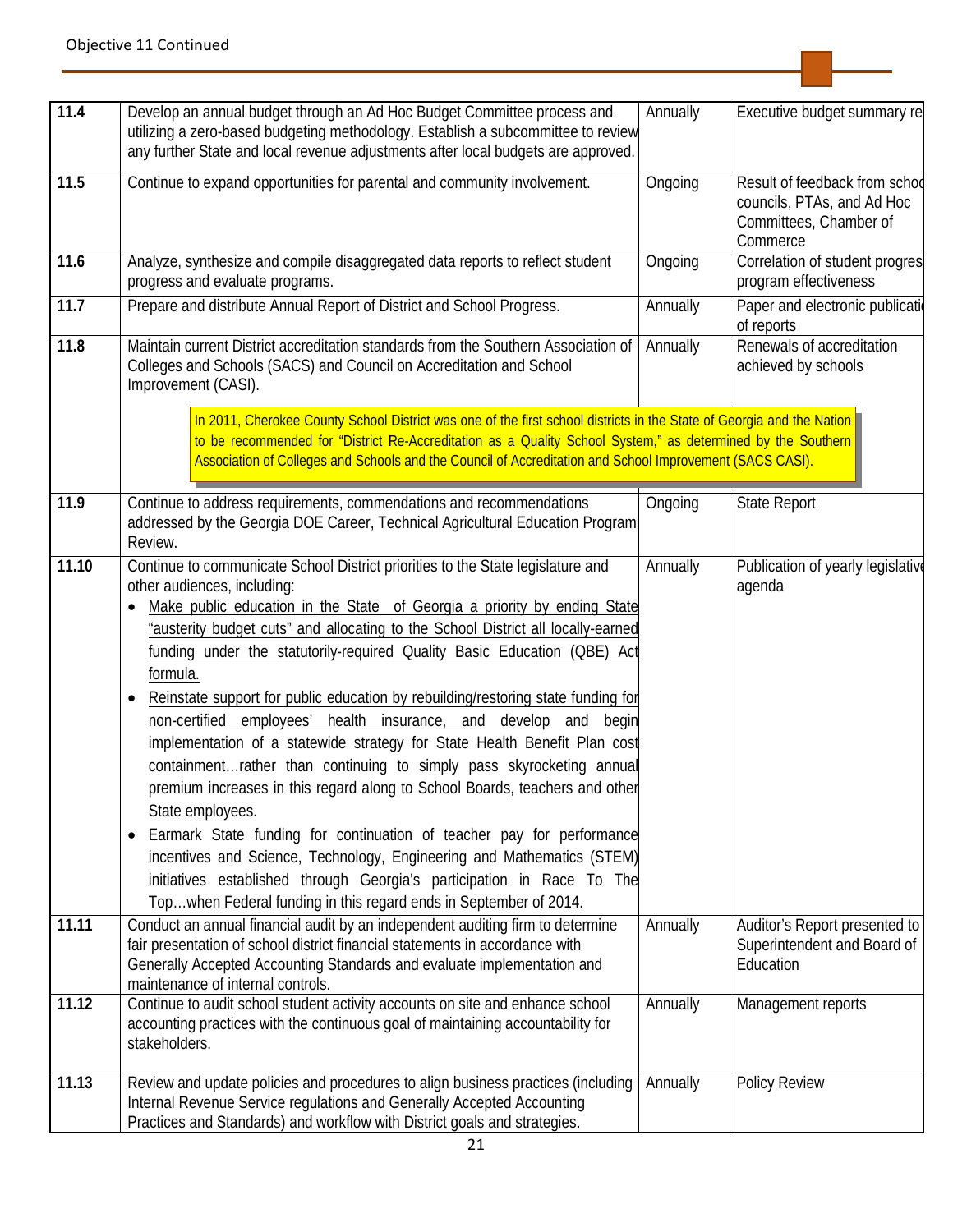| 11.14 | Continue to utilize available accounting software to manage District finances and<br>provide forecasting data.                                                                                                                                                                                                                                                                                                                                                                                                                                                                                                                                                                                                                                                                                                                                                                                                                                                                                                                                                                                                                                                                                                                                                                                                                                                                                                                                                                                                                                                                                                                                                                                                               | Annually | <b>Annual Budget</b>                                                              |
|-------|------------------------------------------------------------------------------------------------------------------------------------------------------------------------------------------------------------------------------------------------------------------------------------------------------------------------------------------------------------------------------------------------------------------------------------------------------------------------------------------------------------------------------------------------------------------------------------------------------------------------------------------------------------------------------------------------------------------------------------------------------------------------------------------------------------------------------------------------------------------------------------------------------------------------------------------------------------------------------------------------------------------------------------------------------------------------------------------------------------------------------------------------------------------------------------------------------------------------------------------------------------------------------------------------------------------------------------------------------------------------------------------------------------------------------------------------------------------------------------------------------------------------------------------------------------------------------------------------------------------------------------------------------------------------------------------------------------------------------|----------|-----------------------------------------------------------------------------------|
| 11.15 | Continue utilizing a standards-based school fund and afterschool program<br>accounting software system.                                                                                                                                                                                                                                                                                                                                                                                                                                                                                                                                                                                                                                                                                                                                                                                                                                                                                                                                                                                                                                                                                                                                                                                                                                                                                                                                                                                                                                                                                                                                                                                                                      | Ongoing  | Management reports                                                                |
| 11.16 | Allocate adequate time, financial support and personnel to conduct system<br>program evaluation.                                                                                                                                                                                                                                                                                                                                                                                                                                                                                                                                                                                                                                                                                                                                                                                                                                                                                                                                                                                                                                                                                                                                                                                                                                                                                                                                                                                                                                                                                                                                                                                                                             | 2013-14  | Reports of the effectiveness o<br>instructional program                           |
| 11.17 | Analyze employee evaluation process to determine changes/revisions necessary<br>to increase accountability for student gains/deficiencies or enhance expectations<br>for job performance.                                                                                                                                                                                                                                                                                                                                                                                                                                                                                                                                                                                                                                                                                                                                                                                                                                                                                                                                                                                                                                                                                                                                                                                                                                                                                                                                                                                                                                                                                                                                    | Annually | Analysis report                                                                   |
| 11.18 | Align federally-required, consolidated application planning for funding with the<br>Cherokee County School District Strategic Plan.                                                                                                                                                                                                                                                                                                                                                                                                                                                                                                                                                                                                                                                                                                                                                                                                                                                                                                                                                                                                                                                                                                                                                                                                                                                                                                                                                                                                                                                                                                                                                                                          | Annually | Results of State Monitoring an<br><b>Reqularly Submitted Reports</b>              |
| 11.19 | Continue to plan, develop and coordinate/facilitate employee healthcare, wellness<br>and retirement programs for all personnel.<br>Continue Retirement Plan Investment Review Committee for comprehensive<br>analysis of retirement savings options and to ensure appropriate investment<br>offerings, investment monitoring, regulatory compliance and updates as<br>required.<br>Establish Healthcare & Wellness Review Committee for comprehensive<br>analysis of health & wellness benefits to ensure appropriate offerings,<br>implementation of state and federal regulatory changes, compliance<br>monitoring, and updates as required.<br>IRS Rules & Taxation compliance and reporting under Health Reform<br>٠<br>implementation (i.e., W-2's, non-discrimination, health spending accounts,<br>federal form filings).<br>Employee Communication (Plan summaries, Exchange notices, State and<br>local program changes, Benefit eligibility, plan summaries and rates).<br>Healthcare eligibility rules (full-time employees for ACA compliance, work<br>models changes under SHBP, local plan design considerations).<br>Healthcare coverage rules (compliance with mandate that coverage is both<br>$\bullet$<br>"affordable" and of "minimum value").<br>Determine best practice of timekeeping to track full-time workers and reporting<br>hours worked.<br>Steps for Integration of Health, wellness and retirement (planning for health<br>$\bullet$<br>into retirement).<br>Evaluate medical benefit options for 2016 and beyond (Pay or Play under<br>$\bullet$<br>ACA, design and implementation of local group medical plan, review of<br>private/public/federal exchanges, defined contribution, etc.). | Ongoing  | Program reviews<br>Performance data<br><b>Budgeting process</b><br>Status reports |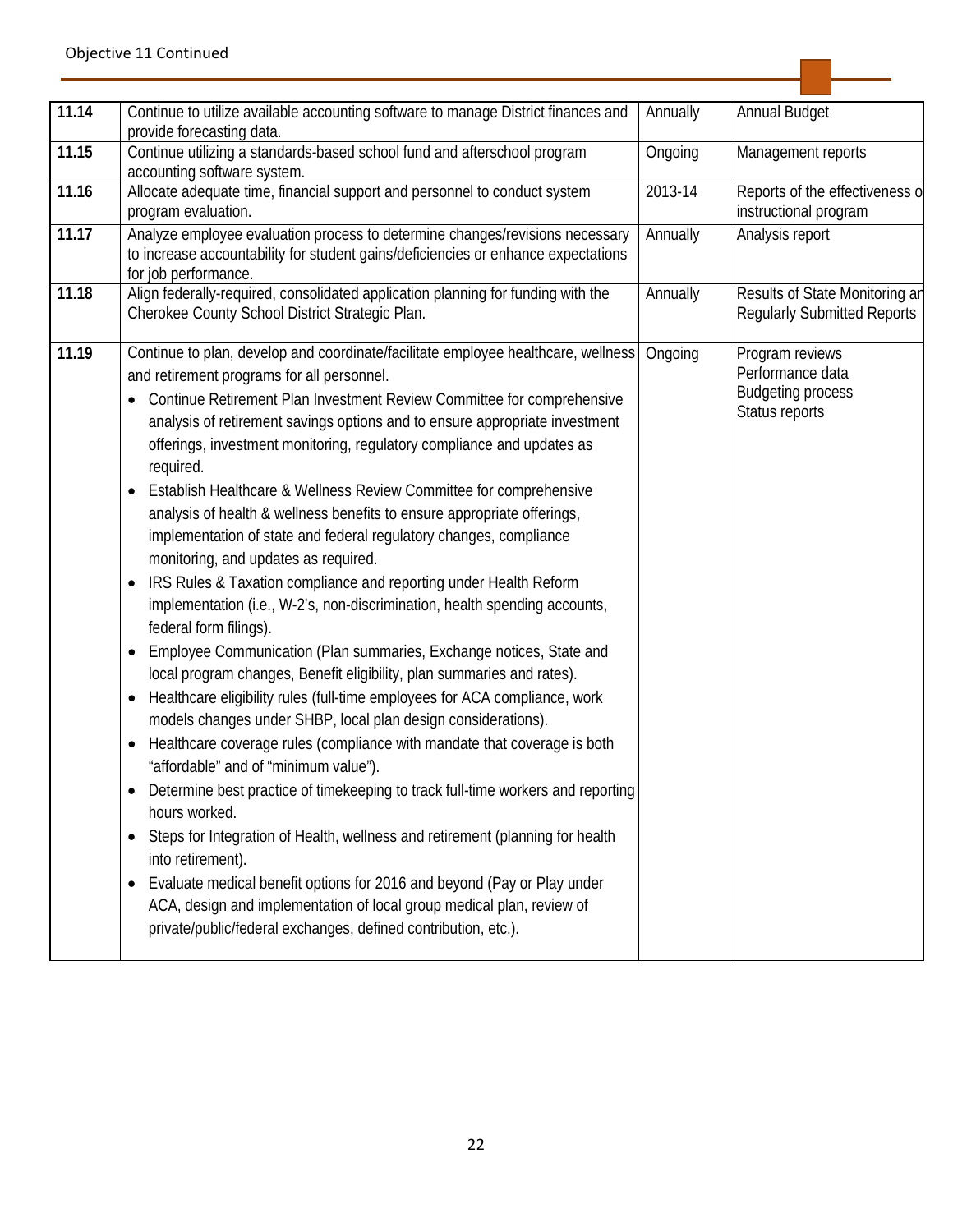**Objective 12 — Expand the written, systemic Partnership Initiative and services of the Office of Public Information, Communications and Partnerships, and increase parental and community involvement throughout the school system.**

| <b>Action Step</b> |                                                                                                                                                                                                                                                                                                                                          | <b>Timeline</b> | <b>Evaluation Measures</b>                                                                                                                              |
|--------------------|------------------------------------------------------------------------------------------------------------------------------------------------------------------------------------------------------------------------------------------------------------------------------------------------------------------------------------------|-----------------|---------------------------------------------------------------------------------------------------------------------------------------------------------|
| 12.1               | Review and evaluate existing partnerships to determine benefits and how they<br>affect student achievement.                                                                                                                                                                                                                              | Ongoing         | Correlation report of<br>partnerships and Major<br><b>System Priorities</b>                                                                             |
| 12.2               | Expand, renew and manage existing CCSD Partnership Agreements, Partners in<br>Education and Companies That Care and solicit new partners and volunteers<br>districtwide and for local schools, and continue new business partnership and<br>volunteer recognition programs to increase participation and recognition.                    | Ongoing         | Comparison report of current<br>and previous partners                                                                                                   |
|                    | From 10 in 1999, the School District now has over 80 Board-approved, mutually<br>beneficial partnerships/agreements, which include all municipalities, county<br>government and local institutions of higher learning and over 130 individual<br>business/school partnerships.                                                           |                 |                                                                                                                                                         |
| 12.3               | Expand guidelines to institute a "communications loop" whereby pertinent school<br>data, information and policy considerations are routinely disseminated throughout<br>the School Innovation Zones and the community.                                                                                                                   | Ongoing         | Documentation of guidelines<br><b>Ongoing Practice</b>                                                                                                  |
| 12.4               | Enhance and expand the services of the Public Information, Communications and<br>Partnership Department.                                                                                                                                                                                                                                 | Ongoing         | a. Review of comprehensive<br>plan<br>b. System reviews of Spanish<br>translation utilization<br>c. Analysis report of school<br>facilities utilization |
| 12.5               | Disseminate school and school District information relative to educational<br>programs/opportunities to the community-at-large via Internet, written<br>correspondence and interpersonal communication.                                                                                                                                  | Ongoing         | Request for information                                                                                                                                 |
| 12.6               | Endorse the concept of flex time for business partners to allow employees, who<br>are also parents, to volunteer and participate in school activities.                                                                                                                                                                                   | Ongoing         | Board approved partnership<br>agreements                                                                                                                |
| 12.7               | Expand facilitation of parental involvement initiatives to increase opportunities for<br>school/parent communications.                                                                                                                                                                                                                   | Ongoing         | Review of results of parent<br>survey                                                                                                                   |
| 12.8               | Continue to take a proactive stance on education issues with local media to<br>promote the Mission and Major System Priorities of the School Board and<br>Superintendent, so that the Office of Public Information, Communications and<br>Partnerships is treated by local media as the first source on stories related to<br>education. | Ongoing         | Media clips, phone calls                                                                                                                                |
| 12.9               | Continue to conduct at least two advisory committee meetings a year in each of<br>the high school CTAE program areas to gain input from business and industry on<br>current trends and practices.                                                                                                                                        | Ongoing         | Minutes of meetings                                                                                                                                     |
| 12.10              | Solicit business and community members to become project facilitators and<br>judges for Senior Projects at the high schools and Career Fair presenters at the<br>middle schools.                                                                                                                                                         | Ongoing         | Documentation of members                                                                                                                                |
| 12.11              | Maintain a virtual community bulletin board on the School District Web site for<br>posting community organization notices that may be of interest to students,<br>parents and employees, so that they may be aware of and participate in various<br>recreational, cultural and educational opportunities to their benefit.               | Ongoing         | Track submission of flyers<br>and information for posting                                                                                               |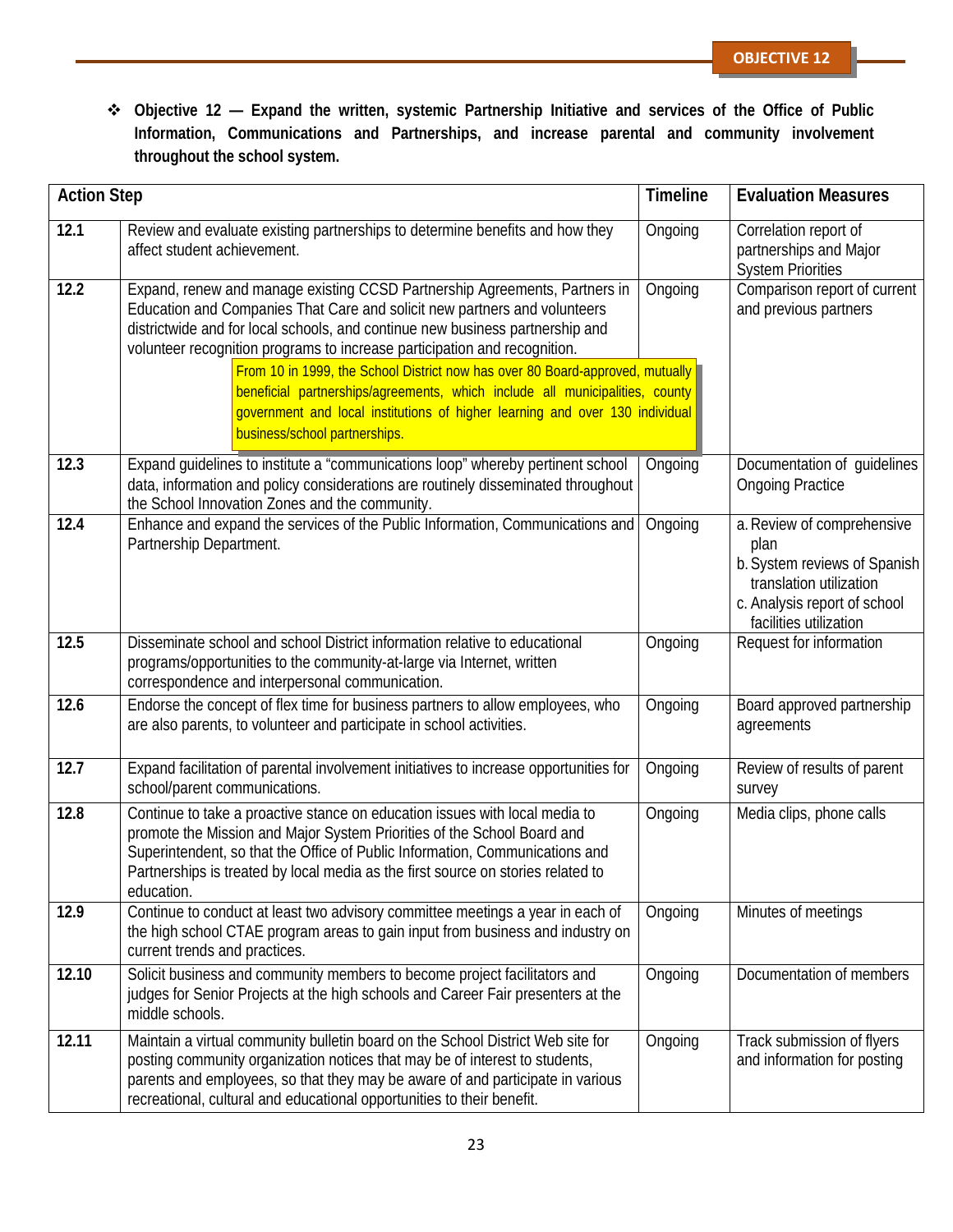| 12.12 | Continue to train school staff on developing CCSD social media presence through<br>utilization of Facebook and Twitter as additional venues for the distribution of<br>school news/announcements throughout the community. Also, expand this<br>presence through the introduction of individual school use of Facebook and/or<br>Twitter and/or CCSD YouTube Channel for video posts. | Ongoing | Number of fans and followers                                                 |
|-------|---------------------------------------------------------------------------------------------------------------------------------------------------------------------------------------------------------------------------------------------------------------------------------------------------------------------------------------------------------------------------------------|---------|------------------------------------------------------------------------------|
|       | The School District and 21 schools or school PTAs have established Facebook<br>pages and 20 schools and the District are utilizing Twitter to distribute<br>news/announcements. The District has over 9,200 Facebook "Likes" and over<br>5,100 Twitter "Followers."                                                                                                                   |         |                                                                              |
| 12.13 | Offer an annual training session to all interested School District staff on increasing<br>media coverage of educational initiatives, programs and events in their individual<br>schools and departments.                                                                                                                                                                              | Ongoing | Amount of media coverage,<br>number of staff trained                         |
| 12.14 | Utilize existing data capacity of the Family Portal to send emergency<br>communication emails systemwide or targeted by school to parents via text<br>messages and automated phone calls through a messenger system for school<br>closings, delays or other urgent information.                                                                                                       | 2014-18 | Number of parent accounts,<br>messages sent.                                 |
| 12.15 | Increase awareness of CCSD as the education option of choice in Cherokee<br>County through focused communication on CCSD achievements, using new<br>publications such as "Accolades," "Get Ready to Learn," "Choices," web content<br>and an enhanced Speakers Bureau.                                                                                                                | Ongoing | Web traffic, enrollment,<br>number of student transfers<br>within the county |
| 12.16 | Assist business and economic development leadership in marketing the county as<br>a desirable business location through special opportunities designed to showcase<br>the School District's progress and achievement, such as the "Get on Board! With<br>CCSD Schools" bus tour.                                                                                                      | 2014-18 | Number of events and<br>participants                                         |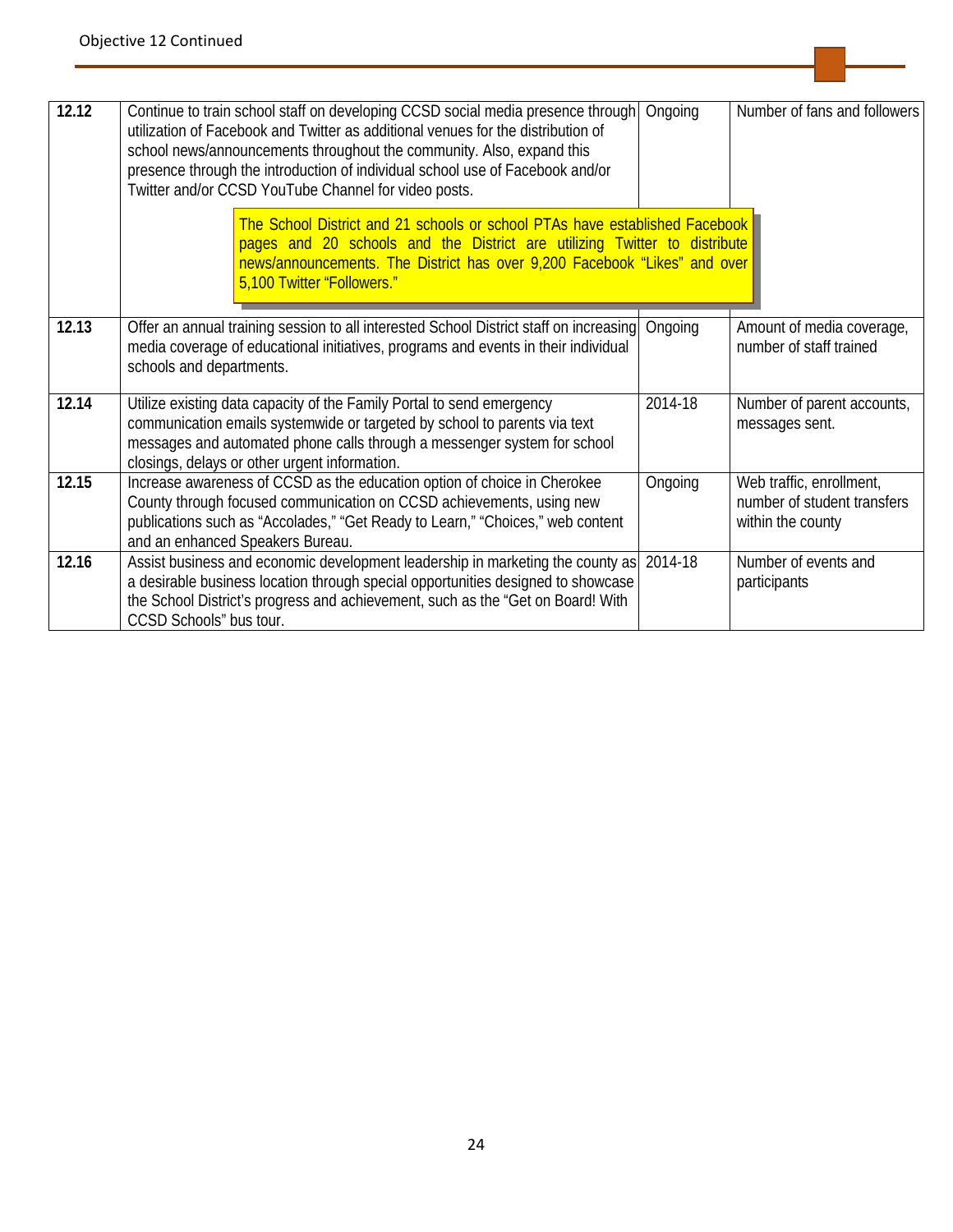**Objective 13 — Provide adequate facilities for student population growth and maintain all school facilities.**

To address critical overcrowding; reduce reliance on portable classrooms and address unprecedented student population growth (13,000 students added in the last 10 years), Education Special Purpose Local Option Sales Tax (Ed-SPLOST) revenues collected since 1998 and the associated bonds have been used to fund the construction of 12 new elementary schools, six new middle schools (one is under construction) and two new high schools; additions and renovations to five elementary schools and three high schools; the renovation of Historic Canton High School; New Physical Education/Athletic facilities at Cherokee HS and Etowah HS; construction of new facilities for School District education, food, technology and transportation services; outfitting all new schools and offices with technology, as well as retrofitting all existing schools and offices with technology and training teachers and staff to effectively use this technology; making miscellaneous repairs and renovations to facilities countywide; and purchasing land needed for new and replacement schools and facilities; as well as retiring more than \$268.7 Million of bonded indebtedness and interest. Each new school that has been constructed has been located in areas with the most critical school overcrowding. 83% of the funds for these projects has been derived locally and 100% of these funds have been spent locally.

| <b>Action Step</b> |                                                                                                                                                                                                                                                                                      | <b>Timeline</b> | <b>Evaluation Measures</b>                                                                                            |
|--------------------|--------------------------------------------------------------------------------------------------------------------------------------------------------------------------------------------------------------------------------------------------------------------------------------|-----------------|-----------------------------------------------------------------------------------------------------------------------|
| 13.1               | Continue to update and implement a State and local five-year facility plan, revising<br>and modifying to address growth.                                                                                                                                                             | Annually        | Approval of facility plan by<br>Board of Education and State<br>Department of Education                               |
| 13.2               | Using established athletic/student activities facilities guidelines, assess and<br>designate any critically needed upkeep and/or improvements.                                                                                                                                       | Annually        | Review of report in<br>comparison with Metro                                                                          |
|                    | As promised by the Board of Education, the remaining bonds sold in 1999 to generate funds<br>to build schools were retired in 2014, reducing property taxes by eliminating the General<br>Obligation Bond Millage rate of .40 mills, which equates to a \$2.5 Million tax reduction. |                 |                                                                                                                       |
| 13.3               | Continue to maintain data on student demographics, including but not limited to:<br>Cherokee County Inventory of School Housing, existing school populations,<br>growth trends, U.S. Census data and student distribution.                                                           | Ongoing         | Collection and monthly review<br>of charts, maps and growth<br>trend reports                                          |
| 13.4               | Continue to seek school sites for projected needs due to growth and shifting<br>student distributions.<br>Due to continued development along the Highway 92 corridor,<br>staff will initiate a search for adequate school site to mitigate<br>the resulting critical overcrowding.   | Ongoing         | Number of sites purchased                                                                                             |
| 13.5               | Continue to conduct Boundary Focus Group meetings for schools and<br>communities targeted for boundary changes to create an informed relationship<br>with communities.                                                                                                               | Annually        | Calendar of Boundary Focus<br>Group meetings                                                                          |
| 13.6               | Continue to maintain active relationship with all municipal and county entities to<br>ensure cooperation in relation to zoning issues, roads, utilities and traffic<br>problems.                                                                                                     | Ongoing         | Periodic collaboration with<br>school system officials and<br>municipal entities. Review of<br>partnership agreements |
| 13.7               | Continue to update a five-year maintenance schedule for facilities, which includes<br>painting, floor and/or roof repair/replacement, installation of energy management<br>systems including portable classrooms, electrical and mechanical needs.                                   | Annually        | Compilation of school<br>maintenance work requests,<br>number of projects completed<br>and expenditures               |